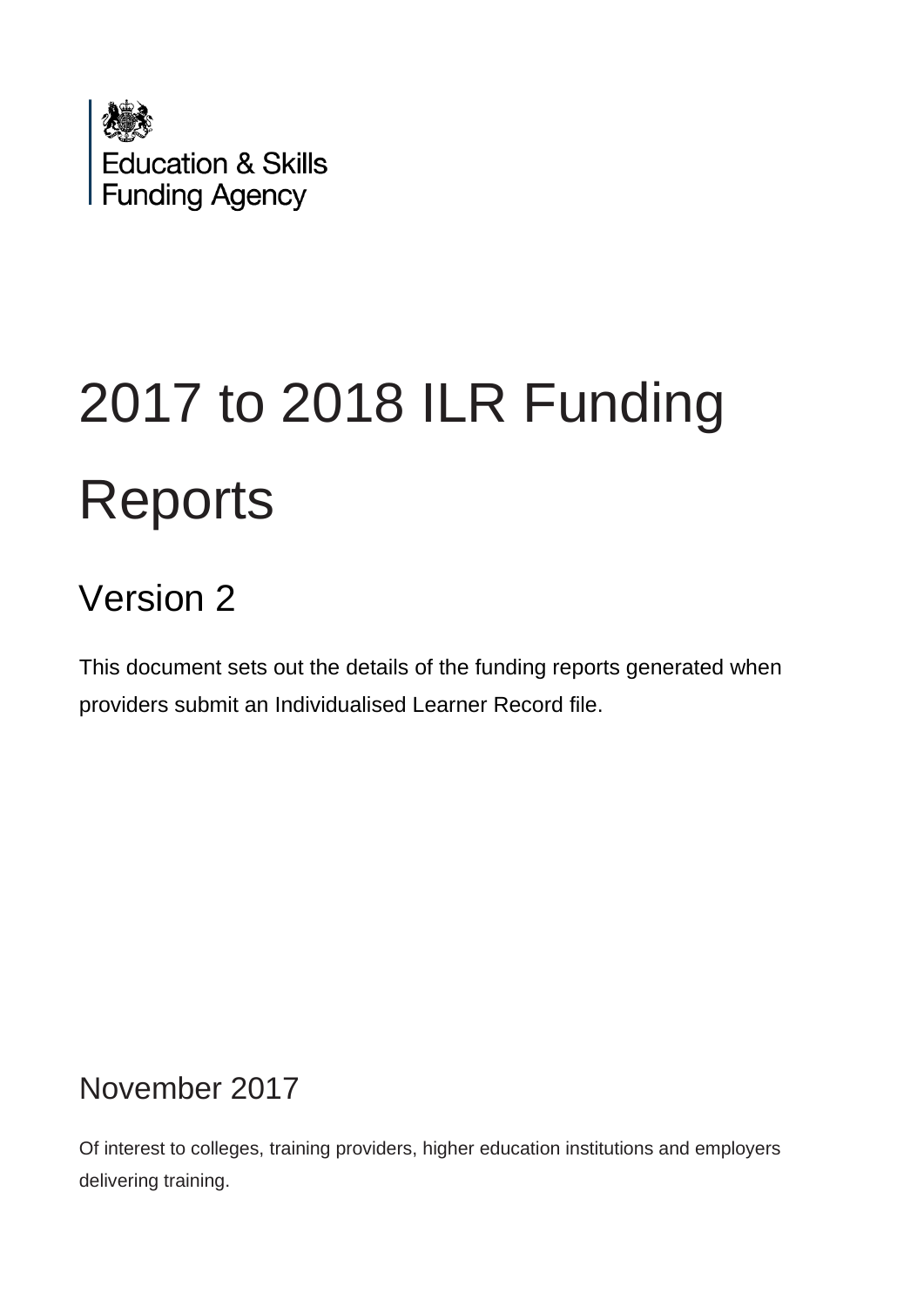# **Table of contents**

| Funding and monitoring (FAM) type LDM (learning delivery monitoring) 14 |  |
|-------------------------------------------------------------------------|--|
|                                                                         |  |
|                                                                         |  |
|                                                                         |  |
|                                                                         |  |
|                                                                         |  |
|                                                                         |  |
|                                                                         |  |
|                                                                         |  |
|                                                                         |  |
|                                                                         |  |
|                                                                         |  |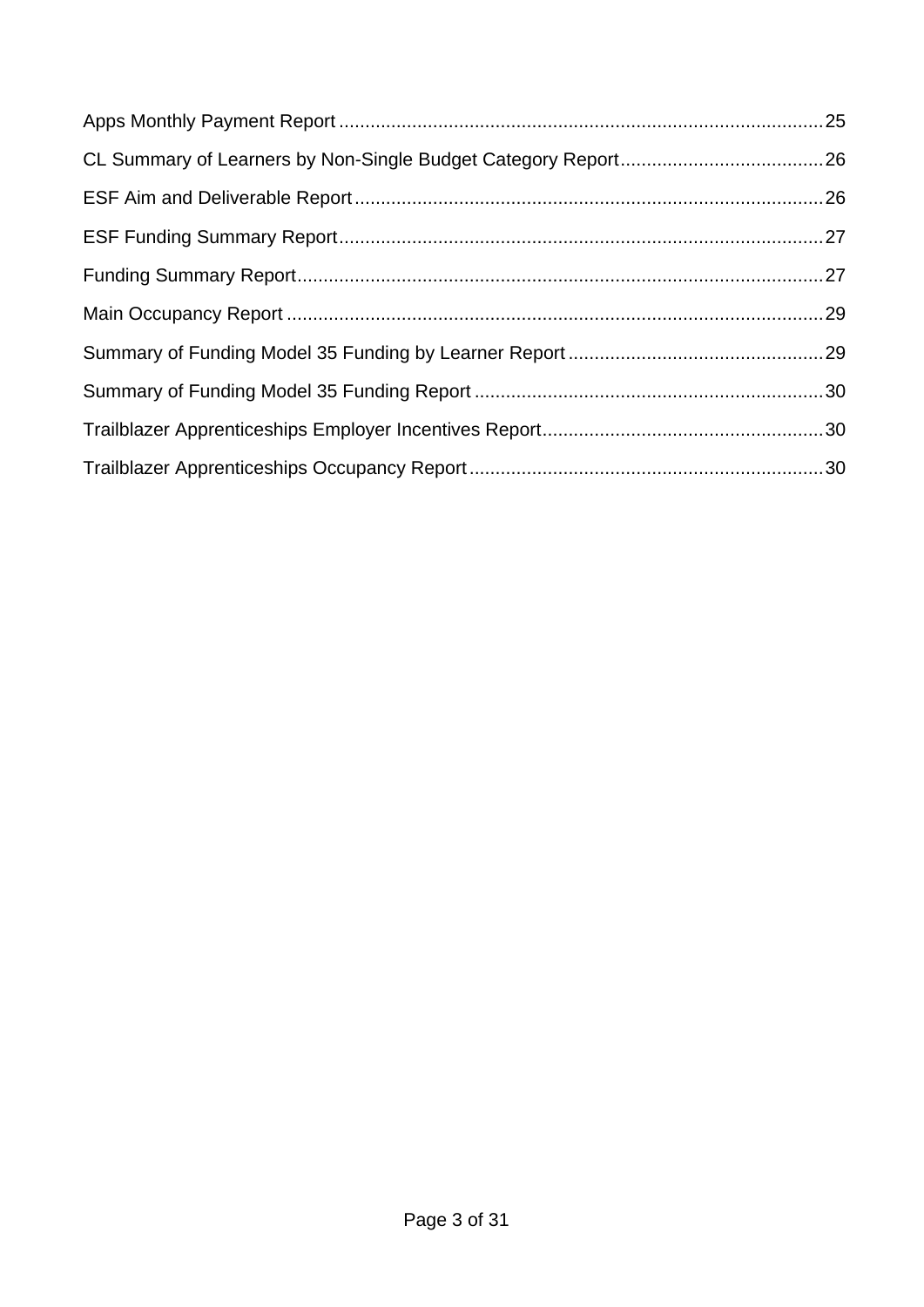# <span id="page-3-0"></span>**Introduction and purpose of the document**

- 1. This document sets out the details of the funding reports that are generated when an Individualised Learner Record (ILR) is submitted to the Education and Skills Funding Agency (ESFA).
- 2. This document combines both sets of previous report guidance for both young people and adult programmes; it covers the funding reports generated through the following funding models:
	- 16-19 (excluding apprenticeships) (Funding model 25)
	- Adult skills (Funding model 35)
	- Apprenticeships from 1 May 2017 (Funding model 36)
	- European Social Fund (ESF) (Funding model 70)
	- Other Adult (Funding model 81) for trailblazer standards only
	- Non-funded (Funding model 99) for provision funded through Advanced Learner Loans which attracts loans bursary funding

# <span id="page-3-1"></span>**Understanding our terminology**

- 3. The terms 'we', 'our', 'us' and 'ESFA' refer to the Education and Skills Funding Agency.
- 4. When we refer to 'you' or 'providers', this includes colleges, higher education institutions, training organisations, local authorities and employers who receive funding from us to deliver education and training.
- 5. The definition of a funding year is the year running from 1 August to 31 July.

# <span id="page-3-2"></span>**Changes to this document from version 1**

6. We have updated the document with new information about how funding will be recorded under the new procured contracts for the Adult Education Budget and non-levy apprenticeships, and a new section on the funding line types contained within the funding reports for adult and apprenticeship programmes. All changes are highlighted in yellow for ease.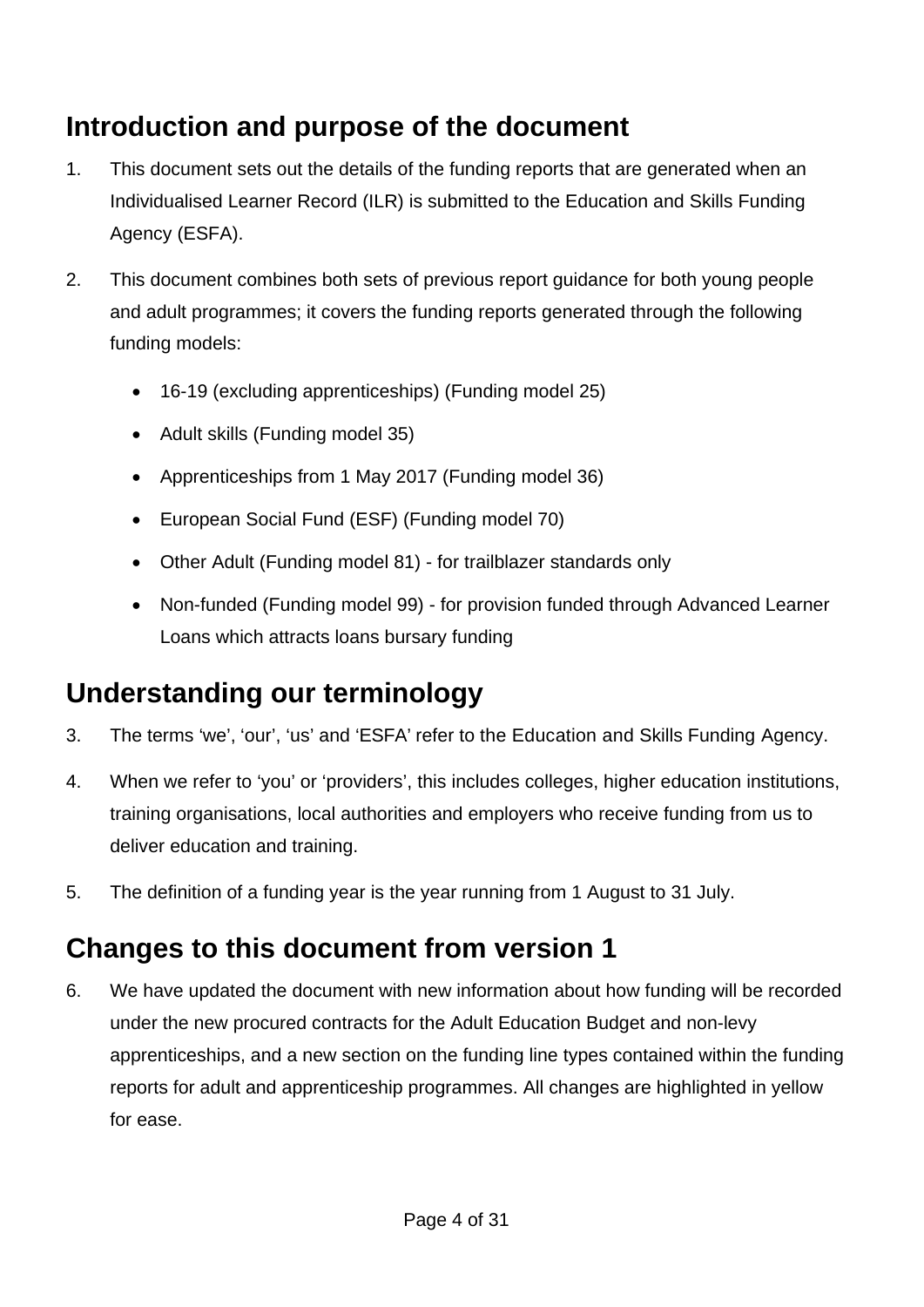# <span id="page-4-0"></span>**Data Sources**

- 7. To understand how the funding information contained in reports is calculated or where we source the data from, refer to:
	- [Adult education budget funding rates and formula 2017 to 2018](https://www.gov.uk/government/publications/adult-education-budget-funding-rates-and-formula-2017-to-2018) for how we fund Adult Education budget provision and 16-18 traineeships (through adult contracts)
	- 16 [to 19 guidance](https://www.gov.uk/government/publications/funding-rates-and-formula) for how we fund 16 to 19 except for apprenticeships
	- [Apprenticeship Technical Funding Guide for starts from May 2017](https://www.gov.uk/government/publications/apprenticeship-technical-funding-guide)
	- [ILR specification, validation rules and appendices 2017 to 2018](https://www.gov.uk/government/publications/ilr-specification-validation-rules-and-appendices-2017-to-2018)
	- [Earnings Adjustment Statement \(EAS\) guidance 2017](https://www.gov.uk/government/publications/earnings-adjustment-statement-eas-2017-to-2018) to 2018
- 8. We may make changes to these documents.
- 9. We primarily source the data in these reports from our funding calculations. For more information about the funding calculations please refer to:
	- the 16 to [19 funding calculation specification](https://www.gov.uk/government/uploads/system/uploads/attachment_data/file/645737/ESFA_2017_18_16to19_Funding_Calculation_Specification.PDF)
	- the adult [funding calculations.](https://www.gov.uk/government/publications/individualised-learner-record-ilr-check-that-data-is-accurate)

# <span id="page-4-1"></span>**What are funding reports?**

- 10. Funding reports are sets of detailed information showing the earnings we have calculated for you. These reports are designed to provide you with the key information to check you have recorded the correct information, be able to recreate the funding methodology, and be able to manage your funding.
- 11. The reports are generated after you submit an ILR file, an earnings adjustment statement (EAS) or a supplementary data file. After each submission has been processed, the reports are made available to download from [the Hub.](https://hub.fasst.org.uk/) As well as the reports triggered by submissions, there are three apprenticeship reports which are generated after the ILR submission window has closed.
- 12. We have produced these reports and guidance in collaboration with our Technical User Group.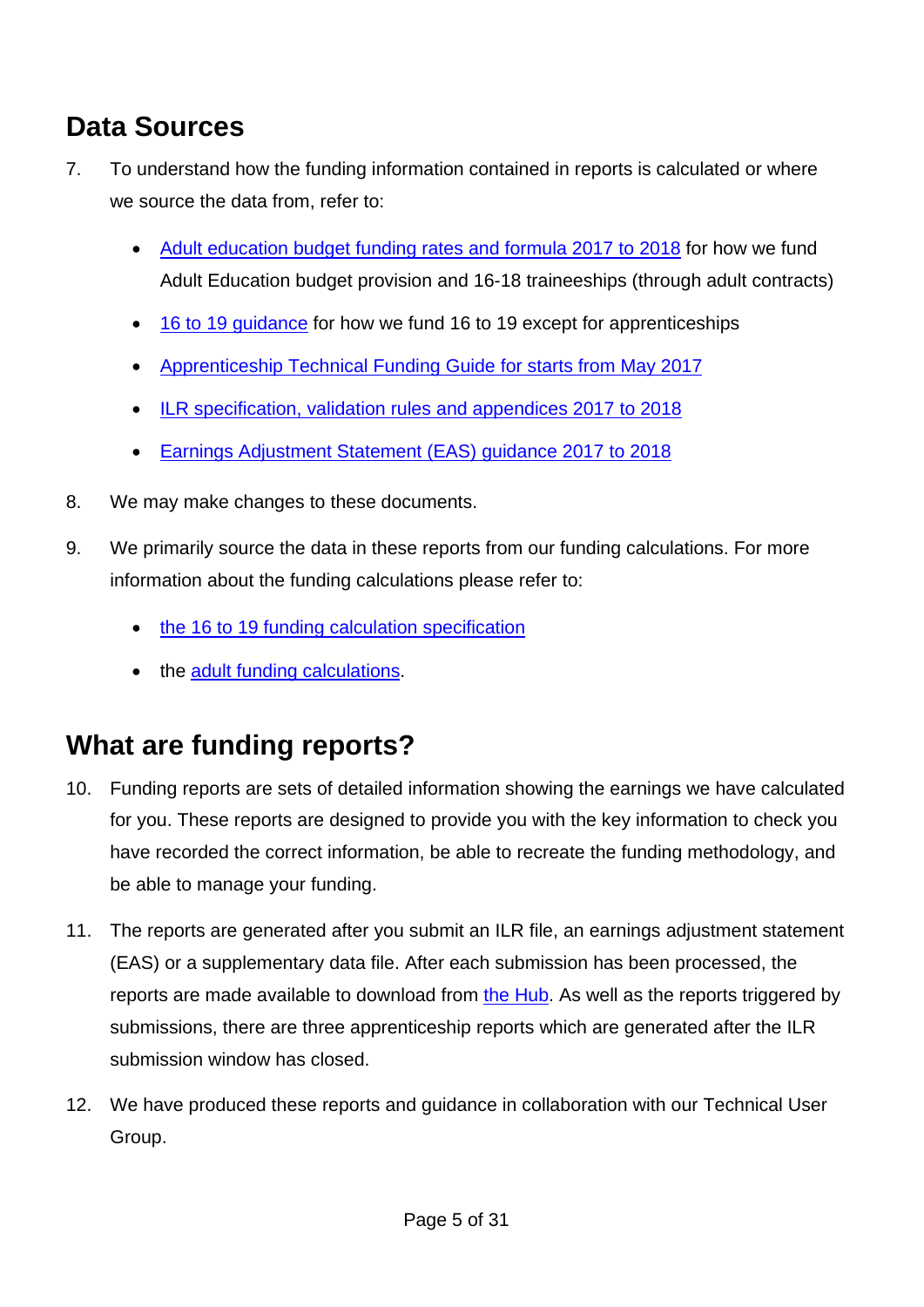- 13. For most of these reports, there are additional checks made in our systems which could result in values shown in the report not being paid. For instance, if a value exceeds a maximum contract value or if there is no valid contract for that provision. You should check that where funding values are shown on these reports, they correspond with the contracts you have with us. The easiest reports to check at programme level are the Funding Summary Report and the ESF Funding Summary Report.
- 14. The Funding Information System (FIS) software also produces some of these reports; these are indicative versions which do not include information we hold centrally.
- 15. The reports range from headline funding reports which aggregate learner and learning aim information into the earnings by programme, to detailed reports at learning aim level.
- 16. The table on the next page identifies all the reports and explains at a high level which report relates to each programme; the abbreviations in the header are: Advanced Learner Loans Bursary (ALLB), Adult Education Budget (including Traineeships) (AEB), European Social Fund (ESF), Community Learning (CL).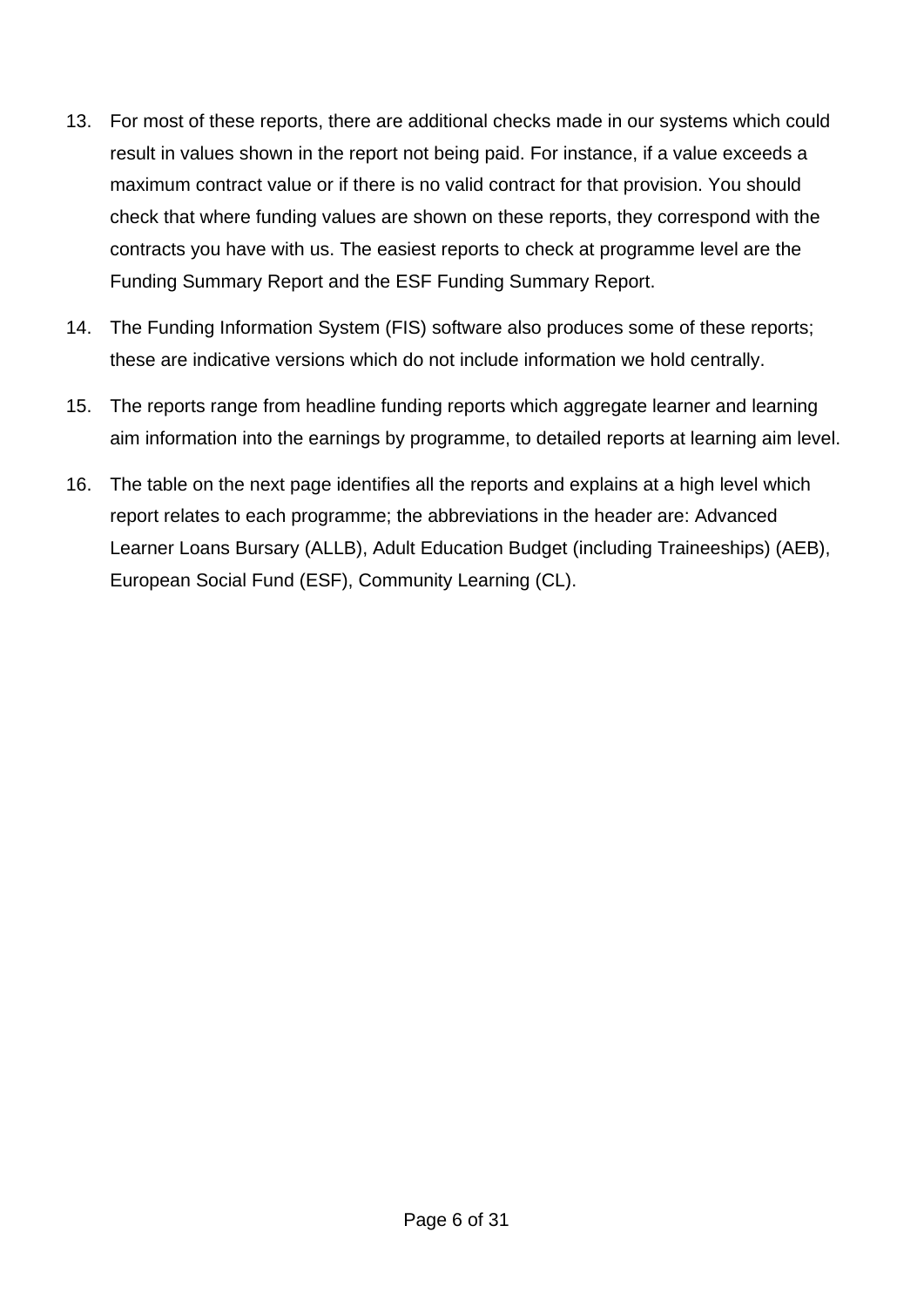17. The table below explains at a high level which report relates to each programme.

|                                                             | 16-19                     | Apps pre 1<br><b>May 2017</b> | Apps from<br>1 May 2017   | <b>ALLB</b>               | <b>AEB</b>       | <b>ESF</b>   | <b>CL</b>        |
|-------------------------------------------------------------|---------------------------|-------------------------------|---------------------------|---------------------------|------------------|--------------|------------------|
| 16-19 Summary of Funding by Student Report                  | X                         |                               |                           |                           |                  |              |                  |
| 16-19 Funding Claim Report                                  | $\boldsymbol{X}$          |                               |                           |                           |                  |              |                  |
| <b>Adult Funding Claim Report</b>                           |                           |                               |                           | $\boldsymbol{\mathsf{X}}$ | $\boldsymbol{X}$ |              |                  |
| <b>ALLB Occupancy Report</b>                                |                           |                               |                           | X                         |                  |              |                  |
| Apprenticeship Data Match Report                            |                           |                               | X                         |                           |                  |              |                  |
| Apps Co-Funding Contributions Report                        |                           |                               | $\boldsymbol{\mathsf{X}}$ |                           |                  |              |                  |
| Apps Indicative Earnings Report                             |                           |                               | $\boldsymbol{\mathsf{X}}$ |                           |                  |              |                  |
| Apps Monthly Payment Report                                 |                           |                               | X                         |                           |                  |              |                  |
| CL Summary of Learners by Non-Single Budget Category Report |                           |                               |                           |                           |                  |              | $\boldsymbol{X}$ |
| <b>EAS Submission Report</b>                                |                           | X                             | $\boldsymbol{X}$          | $\boldsymbol{\mathsf{X}}$ | $\boldsymbol{X}$ |              |                  |
| <b>ESF Aim and Deliverable Report</b>                       |                           |                               |                           |                           |                  | $\mathsf{X}$ |                  |
| <b>ESF Funding Summary Report</b>                           |                           |                               |                           |                           |                  | X            |                  |
| <b>Funding Summary Report</b>                               |                           | X                             | X                         | X                         | X                |              |                  |
| <b>High Needs Students Detail Report</b>                    | X                         |                               |                           |                           |                  |              |                  |
| <b>High Needs Students Summary Report</b>                   | X                         |                               |                           |                           |                  |              |                  |
| <b>Main Occupancy Report</b>                                |                           | X                             |                           |                           | $\boldsymbol{X}$ |              |                  |
| Maths and English Report                                    | $\boldsymbol{\mathsf{X}}$ |                               |                           |                           |                  |              |                  |
| Summary of Funding Model 35 Funding by Learner Report       |                           | X                             |                           |                           | $\boldsymbol{X}$ |              |                  |
| Summary of Funding Model 35 Funding Report                  |                           | $\boldsymbol{\mathsf{X}}$     |                           |                           | $\boldsymbol{X}$ |              |                  |
| <b>Supplementary Data Report</b>                            |                           |                               |                           |                           |                  | X            |                  |
| Trailblazer Apprenticeships Employer Incentives Report      |                           | $\boldsymbol{\mathsf{X}}$     |                           |                           |                  |              |                  |
| <b>Trailblazer Apprenticeships Occupancy Report</b>         |                           | $\pmb{\mathsf{X}}$            |                           |                           |                  |              |                  |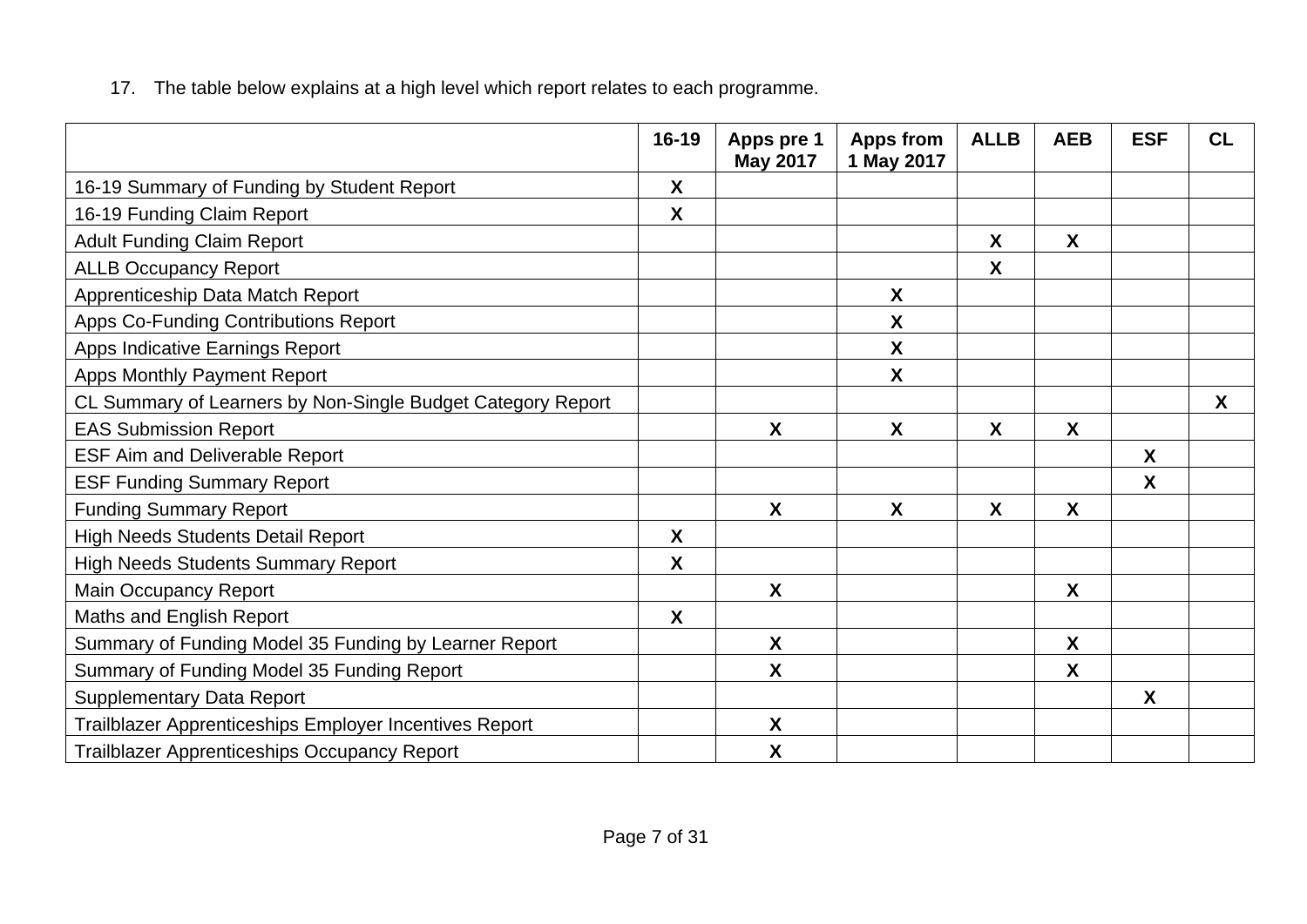# <span id="page-7-0"></span>**16-19 Funding reports**

- 18. We group funded students together into funding lines.
	- 16-19 Students (excluding High Needs Students): All students aged under 19, who have ESFA 16-19 funding and are identified in the ILR as Education and Skills Funding Agency (ESFA) - 16-19 funded (Source of funding code = 107 and Funding model = 25) and are not recorded as having high needs (HNS).
	- 16-19 High Needs Students: All students aged under 19, who have ESFA 16-19 funding and are identified in the ILR as Education and Skills Funding Agency  $(ESFA) - 16-19$  funded (Source of funding code = 107 and Funding model = 25) and are recorded as having high needs (HNS).
	- 19-24 Students with an EHCP: we have a statutory duty to fund students who are 19 to 24 years old, and who have an Education, Health and Care Plan (EHCP). 19 to 24 year old students not recorded as having an EHCP (see the next funding line type) are placed into the 19+ continuing students type.
	- 14-16 Direct Funded Students: we fund 14- to 16-year-olds who are enrolled at ESFA-funded institutions who have made arrangements to directly recruit young people in this age group.
- <span id="page-7-1"></span>19. Students who are funded by adult contracts, but whose funding is calculated by the 16 to 19 funding calculation, are covered by the following funding line types:
	- 25+ Students with an EHCP
	- 16-18 Traineeships (Adult funded)
	- 19+ Traineeships (Adult funded)
- <span id="page-7-2"></span>20. Students who were previously in the 'Adult Skills Funded EFA Model' funding line type are now 16 to 19 funded and will be included in the '19+ Continuing Students (excluding EHCP)' funding line type. These students should be recorded as Education and Skills Funding Agency (ESFA) - 16-19 funded (Source of funding code = 107 and Funding  $model = 25$ ).
- 21. Each section below details the individual funding report.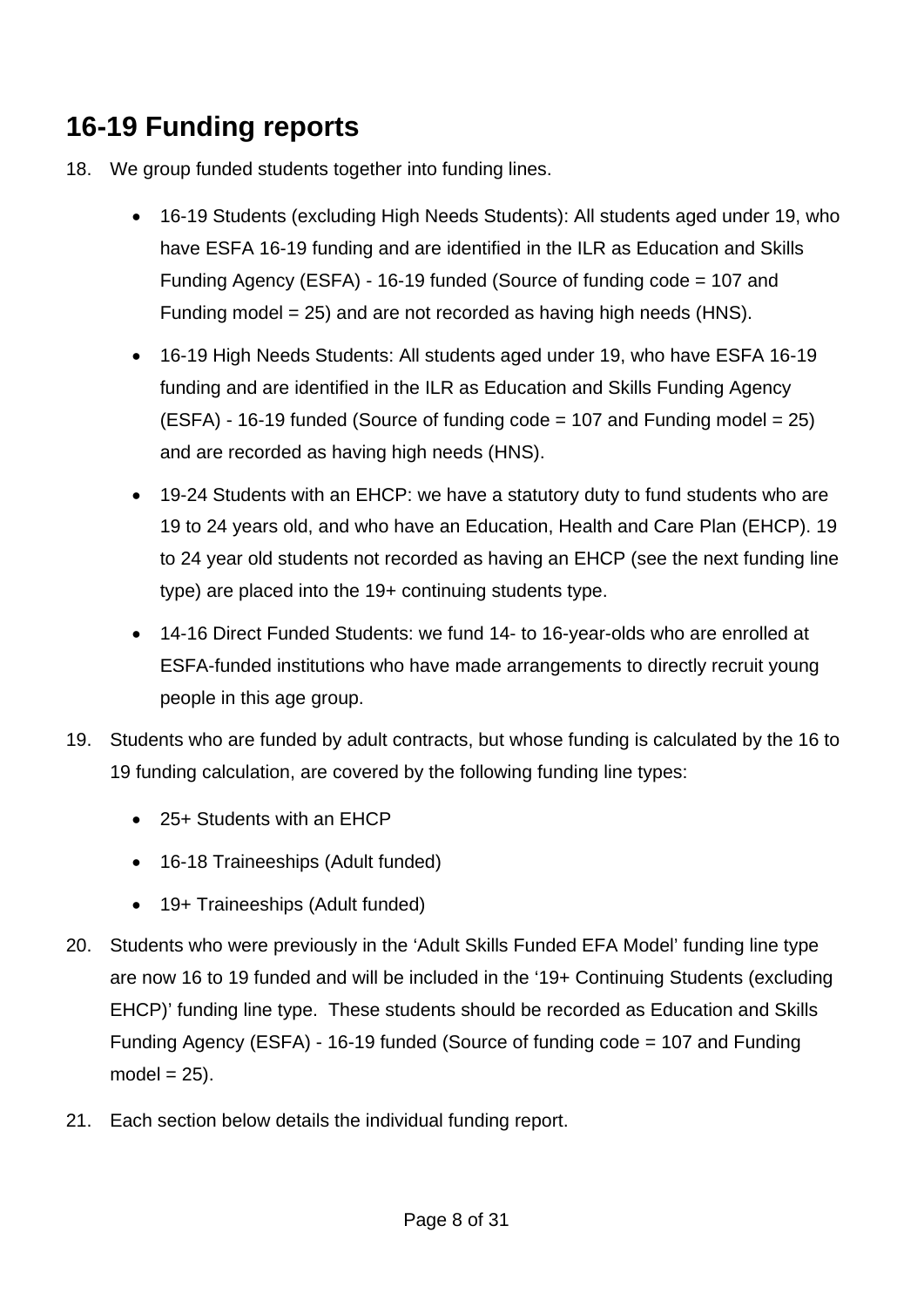# <span id="page-8-0"></span>**16-19 Summary of Funding by Student Report**

- 22. This report shows the funding earned by each individual student.
- 23. This report shows students who pass ILR validation, are recorded as having provision funded through the 16 to 19 funding model (Funding Model = 25).
- 24. The report shows all students who are recorded with basic post 16 eligibility, regardless of whether they qualify as a start (and therefore for 16 to 19 funding) or not. This is different to the funding claim report, which only shows students who are valid starts.
- 25. Information for each student is shown, and they are grouped according to their funding line type.
- 26. The report can be consumed as an CSV file.

## <span id="page-8-1"></span>**16-19 Funding Claim Report**

- 27. This report shows the funding earned by an institution according to the ILR return that has been loaded into FIS. It enables institutions to track how much funding they have earned to date.
- 28. This report shows only students who pass ILR validation, are recorded as having provision funded through the 16 to 19 funding model (Funding Model = 25) and who count for funding by passing the qualifying period.
- 29. Student numbers are split by funding line type. This allows institutions to ensure students are being recorded in the ILR correctly with regard to age, funding model and source of funding and, in particular, to identify any students in line D ( '19+ Continuing Students (excluding EHCP)'.
- 30. The '16-19 Students (including High Needs Students)' funding line, Band B, is a combined total of the number of students in the '16-19 High Needs Students' and '16-19 students (excluding High Needs Students)' funding line types.
- 31. Students in the '14 to 16 Direct Funded' funding line earn no funding through the 16 to 19 funding calculation and are therefore represented by student numbers only in all 16 to 19 reports based on the funding calculation.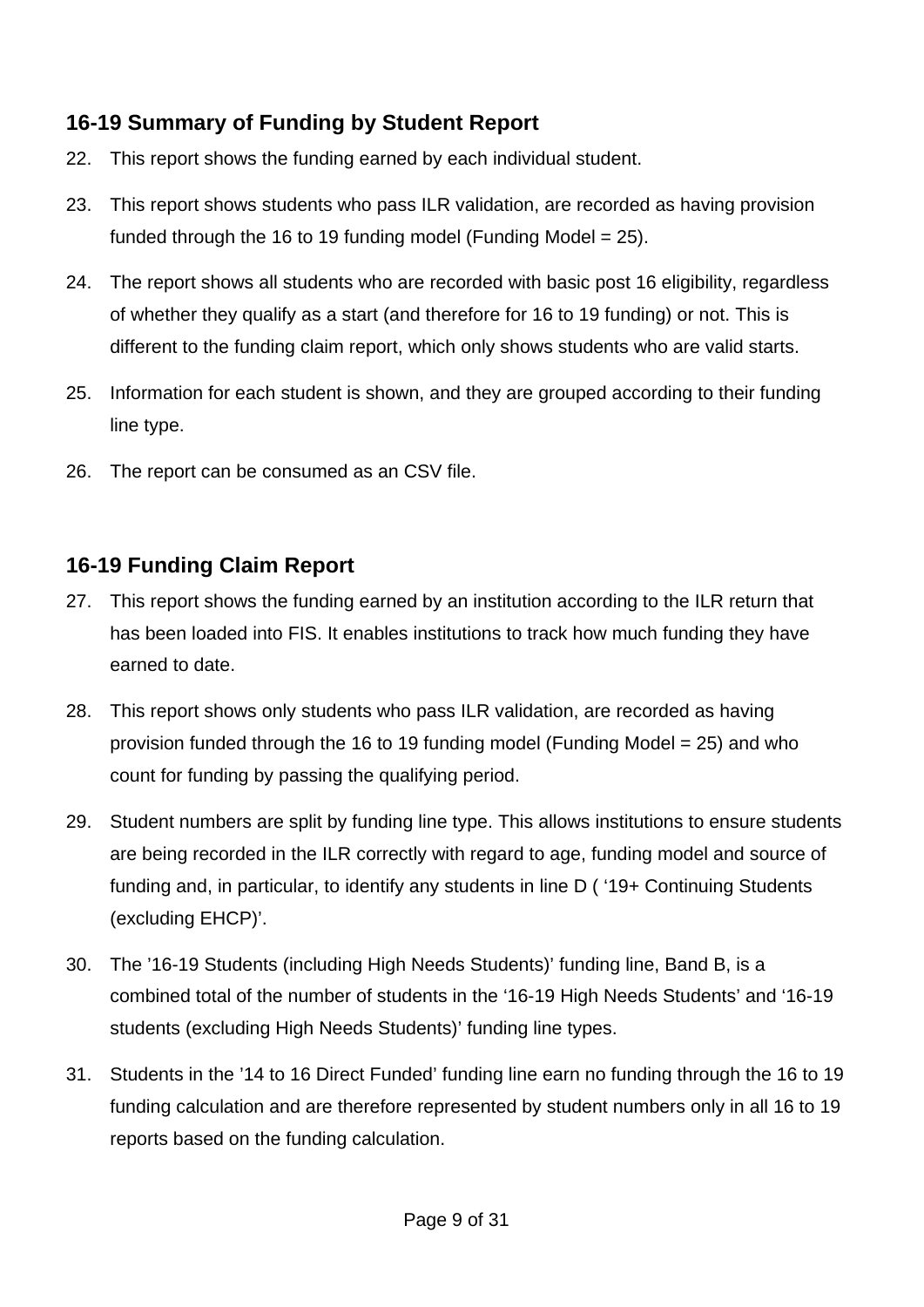- 32. Students who are funded through adult contracts but have their funding calculated by the 16 to 19 funding calculation are not shown in this report. These students fall under the following funding line types in the funding calculation:
	- 25+ Students with an EHCP
	- 16-18 Traineeships (Adult funded)
	- 19+ Traineeships (Adult funded)
- 33. Students who were previously in the 'Adult Skills Funded EFA Model' funding line type are now 16-19 funded and will be included in the '19+ Continuing Students (excluding EHCP)' funding line type. These students should be recorded as Education and Skills Funding Agency (ESFA) - 16-19 funded (Source of funding code = 107).
- 34. The report also forms a key part of the funding claim that institutions return to us, which provides us with an assurance statement by the relevant accounting officer over the regularity of the institution's funding claim and ILR data returns. The report itself includes a declaration to be signed by the accounting officer. It is also used for institutions, where reconciliation is appropriate, to determine whether any funds paid for 2017 to 2018 will be recovered for underperformance.
- 35. The report relies on the following outputs from the 16 to19 funding calculation*.*

| <b>Field on report</b>          | Field output by funding calculation |
|---------------------------------|-------------------------------------|
| <b>Retention Factor</b>         | <b>PrvRetentFactHist</b>            |
| Programme Cost Weighting Factor | ProgWeightHist                      |
| Area Cost                       | AreaCostFact1618Hist                |
| <b>Disadvantage Proportion</b>  | PrvDisadvPropnHist                  |
| <b>Funding Line Type</b>        | FundLine                            |
| <b>Funding Band</b>             | RateBand                            |
| <b>Reference Date</b>           | LearnStartDate                      |
| <b>Total Funding</b>            | OnProgPayment                       |
| Large Programme Proportion      | PrvHistLrgProgPropn                 |

- 36. The report includes a line to show how much funding will be removed for failing to meet the condition of funding.
- 37. The line '2017 to 2018 Condition of Funding removal' shows the funding that has been removed from your 2017 to 2018 allocation due to students not complying with the condition of funding on English and mathematics in 2015 to 2016.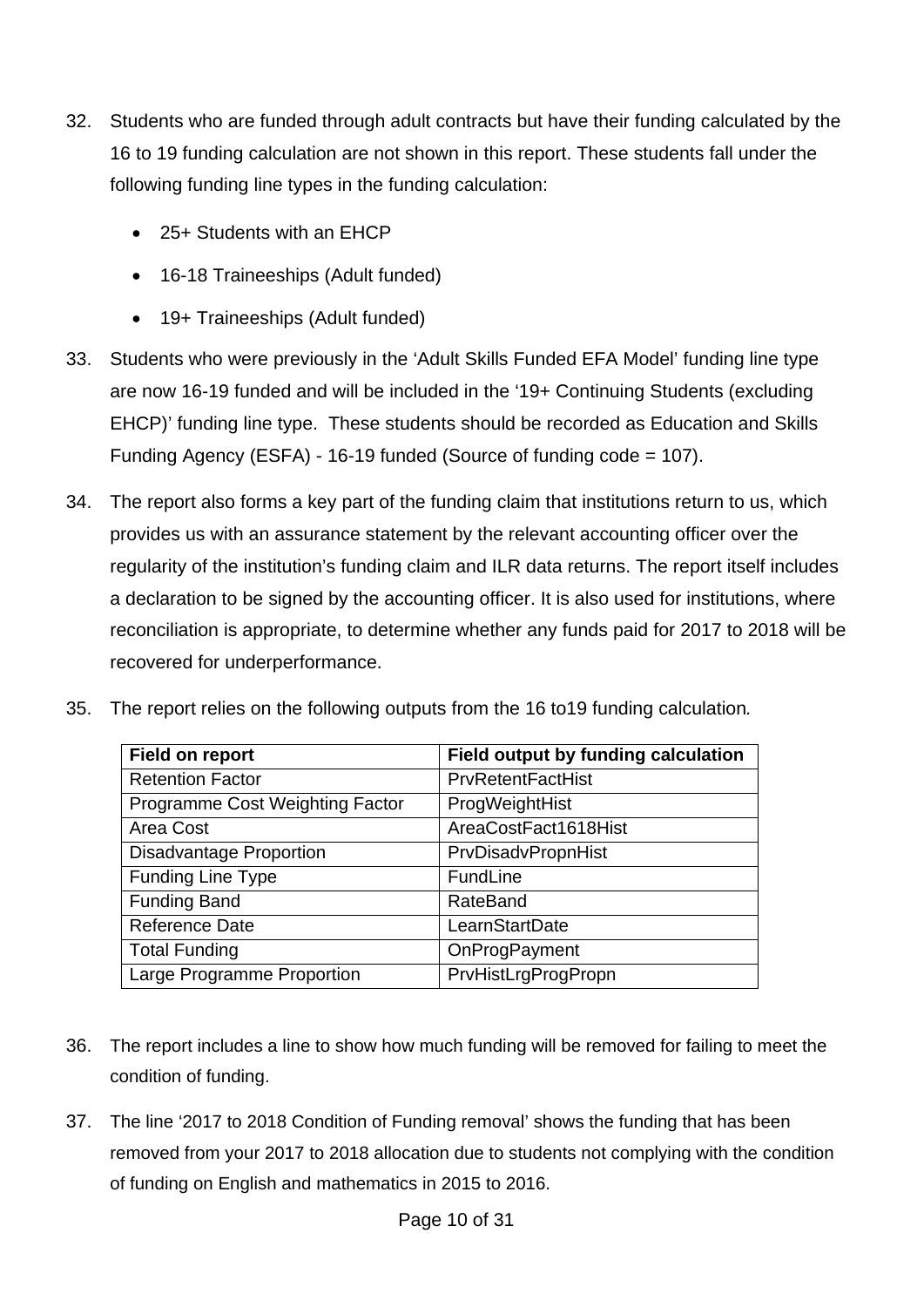- 38. The total funding (less condition of funding removal) figure will form the basis of the outturn used for all institutions, to ensure that the outturn and allocation figures are calculated on a consistent basis.
- 39. The report can be consumed as a PDF flat report.

#### <span id="page-10-0"></span>**High Needs Students Detail Report**

- 40. This report shows the same information as the high needs summary report (see section below) at student level. It shows you the EHCP and HNS statuses for students.
- 41. The report can be consumed as an CSV file.

#### <span id="page-10-1"></span>**High Needs Students Summary Report**

- 42. This report will help to improve recording of students with high needs.
- 43. This report shows only students who pass ILR validation, are recorded as having provision funded through the 16 to 19 funding model (Funding Model = 25), whose source of funding is the Education and Skills Funding Agency (ESFA) – 16 to 19 (SOF = 107), and who count for funding by passing the qualifying period.
- 44. The report splits students in each funding line type according to whether they have an Education, Health and Care Plan (EHCP), and their high needs student (HNS) status.
- 45. There is no link between EHCP and HNS. It is possible to record a student with a HNS status and no EHCP, or vice versa.
- 46. The '16-19 Students (including High Needs Students)' reporting band, Band B, is a combined total of the number of students in the '16-19 High Needs Students' and '16-19 students (excluding High Needs Students)' funding line types.
- 47. Students have to be recorded with the HNS learner fam to be counted as high needs. If a student has an EHCP, but does not have a HNS status in the ILR, then we do not count then as having high needs.
- 48. The report can be consumed as a PDF flat report.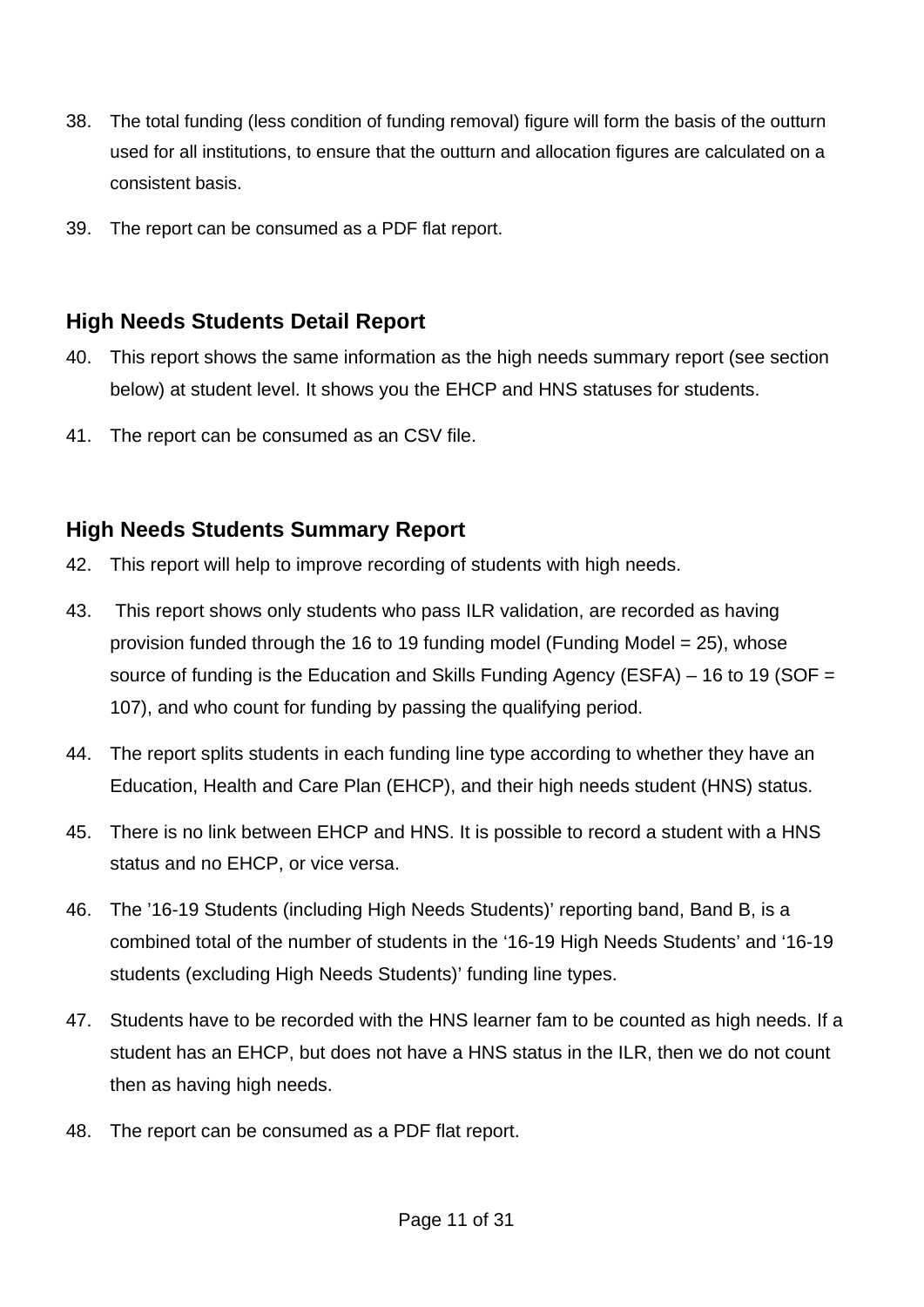# <span id="page-11-0"></span>**Maths and English Report**

#### <span id="page-11-1"></span>**Description**

- 49. This report gives the maths and English status of every student, showing whether they have achieved at least a GCSE grade C in each subject and whether they are currently studying for a valid qualification in the subject. Those recorded as exempt from the condition of funding are also shown as such. The students to whom the condition of funding does not apply are also shown.
- 50. The report fully reflects the condition of funding policy and is designed to help institutions credibility check their data pertaining to the condition of funding on maths and English and identify data recording errors in the key fields that are used to determine the maths and English status.
- 51. More information on the condition of funding is available on gov.uk.

#### <span id="page-11-2"></span>**Information used**

52. The report uses several pieces of information to determine the student's status.

#### <span id="page-11-3"></span>**GCSE qualification grade**

| MathGrade | Determines the prior attainment status of the student in relation to maths GCSE.       |
|-----------|----------------------------------------------------------------------------------------|
|           | Students with an $A^*$ , A, B, C, 9, 8, 7, 6, 5, 4 GCSE maths qualification grade will |
|           | show as having attained GCSE maths at grade A*-C or GCSE grade 9 to 4.                 |
|           | Students with a grade D or grade 3 GCSE maths qualification will be recognised         |
|           | as having a maths GCSE grade D or grade 3.                                             |
| EngGrade  | Determines the prior attainment status of the student in relation to English GCSE.     |
|           |                                                                                        |
|           | Students with an A*, A, B, C, 9, 8, 7, 6, 5, 4 GCSE English qualification grade will   |
|           | show as having attained GCSE English at grade A*-C or GCSE grade 9 to 4.               |
|           | Students with a grade D or grade 3 GCSE English qualification will be recognised       |
|           | as having an English GCSE grade D or grade 3.                                          |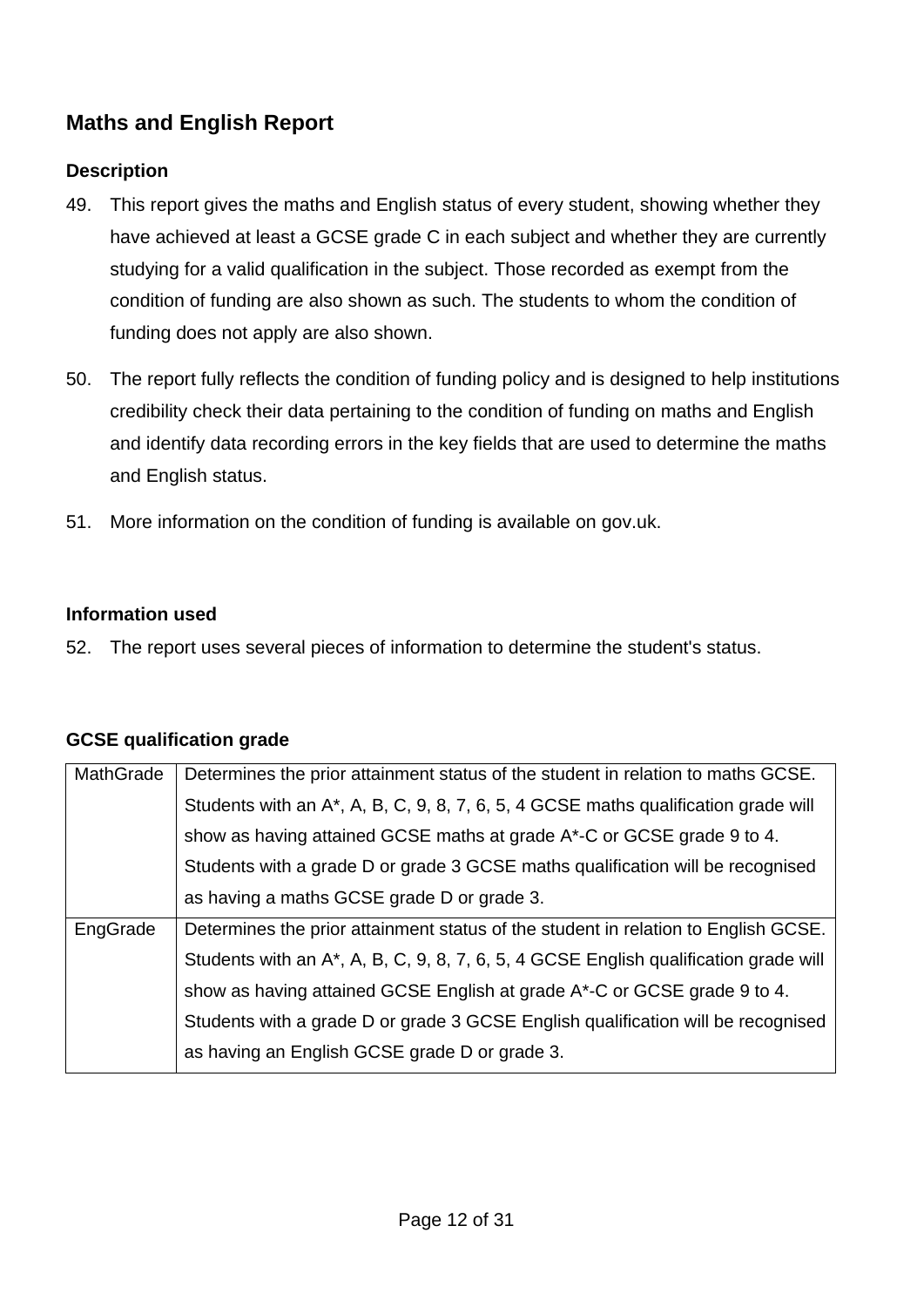# <span id="page-12-0"></span>**Funding and monitoring (FAM) type MCF/ECF**

| FAM type | <b>MCF</b> | Determines that a student is exempt from the condition of funding for  |  |  |  |
|----------|------------|------------------------------------------------------------------------|--|--|--|
|          |            | maths.                                                                 |  |  |  |
|          |            | The student has met the GCSE Maths condition of funding as they        |  |  |  |
|          |            | hold an approved equivalent UK qualification.                          |  |  |  |
|          |            | The student is undertaking / completing a valid maths GCSE or          |  |  |  |
|          |            | equivalent qualification at another institution through collaboration  |  |  |  |
|          |            | with the home institution.                                             |  |  |  |
|          |            |                                                                        |  |  |  |
|          |            | Students with this FAM type and code 1 or code 2 will show as being a  |  |  |  |
|          |            | maths exemption.                                                       |  |  |  |
|          |            | Students with this FAM type and code 3 will show as having attained    |  |  |  |
|          |            | GCSE maths at grade A <sup>*</sup> C or grade 9 to 4.                  |  |  |  |
|          |            | Students with this FAM type and code 4 will show as studying a         |  |  |  |
|          |            | recognised maths condition of funding qualification.                   |  |  |  |
|          | <b>ECF</b> | Determines that a student is exempt from the condition of funding for  |  |  |  |
|          |            | English.                                                               |  |  |  |
|          |            | The student has met the GCSE English condition of funding as they      |  |  |  |
|          |            | hold an approved UK overseas qualification.                            |  |  |  |
|          |            | The student is undertaking / completing a valid English GCSE or        |  |  |  |
|          |            | equivalent qualification at another institution through collaboration  |  |  |  |
|          |            | with the home institution.                                             |  |  |  |
|          |            |                                                                        |  |  |  |
|          |            | Students with this FAM type and code 1 or code 2 will show as being an |  |  |  |
|          |            | English exemption.                                                     |  |  |  |
|          |            | Students with this FAM type and code 3 will show as having attained    |  |  |  |
|          |            | GCSE English at A*-C or grade 9 to 4.                                  |  |  |  |
|          |            |                                                                        |  |  |  |
|          |            | Students with this FAM type and code 4 will show as studying a         |  |  |  |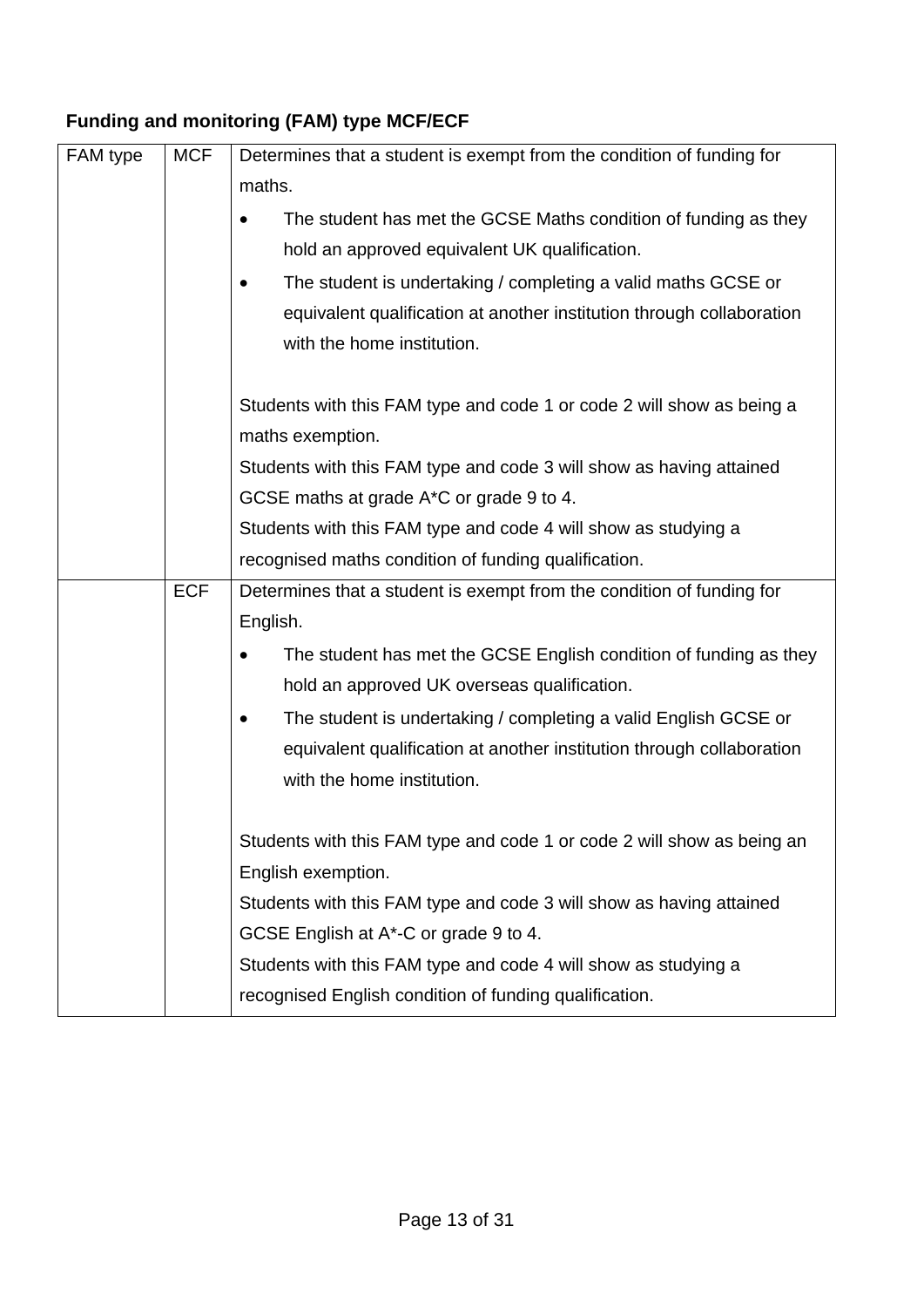#### <span id="page-13-0"></span>**Funding and monitoring (FAM) type LDM (learning delivery monitoring)**

| LDM code<br>331 | Used to determine if the student is enrolled on a Prince's Trust TEAM programme |
|-----------------|---------------------------------------------------------------------------------|
|                 | which meets the condition of funding. This code must be recorded on a core aim  |
|                 | that is one of the following Prince's Trust learning aim reference numbers:     |
|                 | 60023995, 60027307, 60027629, 60032121, 60032868, 60033344                      |

#### <span id="page-13-1"></span>**LARS validity**

| <b>EFAConFundMaths</b>   | Determines if an aim in a student's 16 to 19 study programme is      |
|--------------------------|----------------------------------------------------------------------|
|                          | recognised as meeting the condition of funding for maths.            |
|                          | Aims with this LARS validity and condition of funding type 1 will be |
|                          | recognised as a maths GCSE qualification.                            |
|                          | Aims with this LARS validity and condition of funding type 2 will be |
|                          | recognised as a maths stepping stone qualification.                  |
| <b>EFAConFundEnglish</b> | Determines if an aim in a student's 16 to 19 study programme is      |
|                          | recognised as meeting the condition of funding for English.          |
|                          | Aims with this LARS validity and condition of funding type 1 will be |
|                          | recognised as an English GCSE qualification.                         |
|                          | Aims with this LARS validity and condition of funding type 2 will be |
|                          | recognised as an English stepping stone qualification.               |

#### <span id="page-13-2"></span>**Possible statuses**

53. There are seven possible statuses for each subject.

#### <span id="page-13-3"></span>**Maths**

- Condition of Funding Does Not Apply
- Exempt from the GCSE Mathematics A\*-C requirement or 9 to 4 requirement
- Has Maths, Studying Maths
- Has Maths, Not studying Maths
- Doesn't have Maths, Studying Maths
- Has Maths GCSE Grade D or Grade 3, Not studying GCSE Maths
- Doesn't have Maths, Not Studying Maths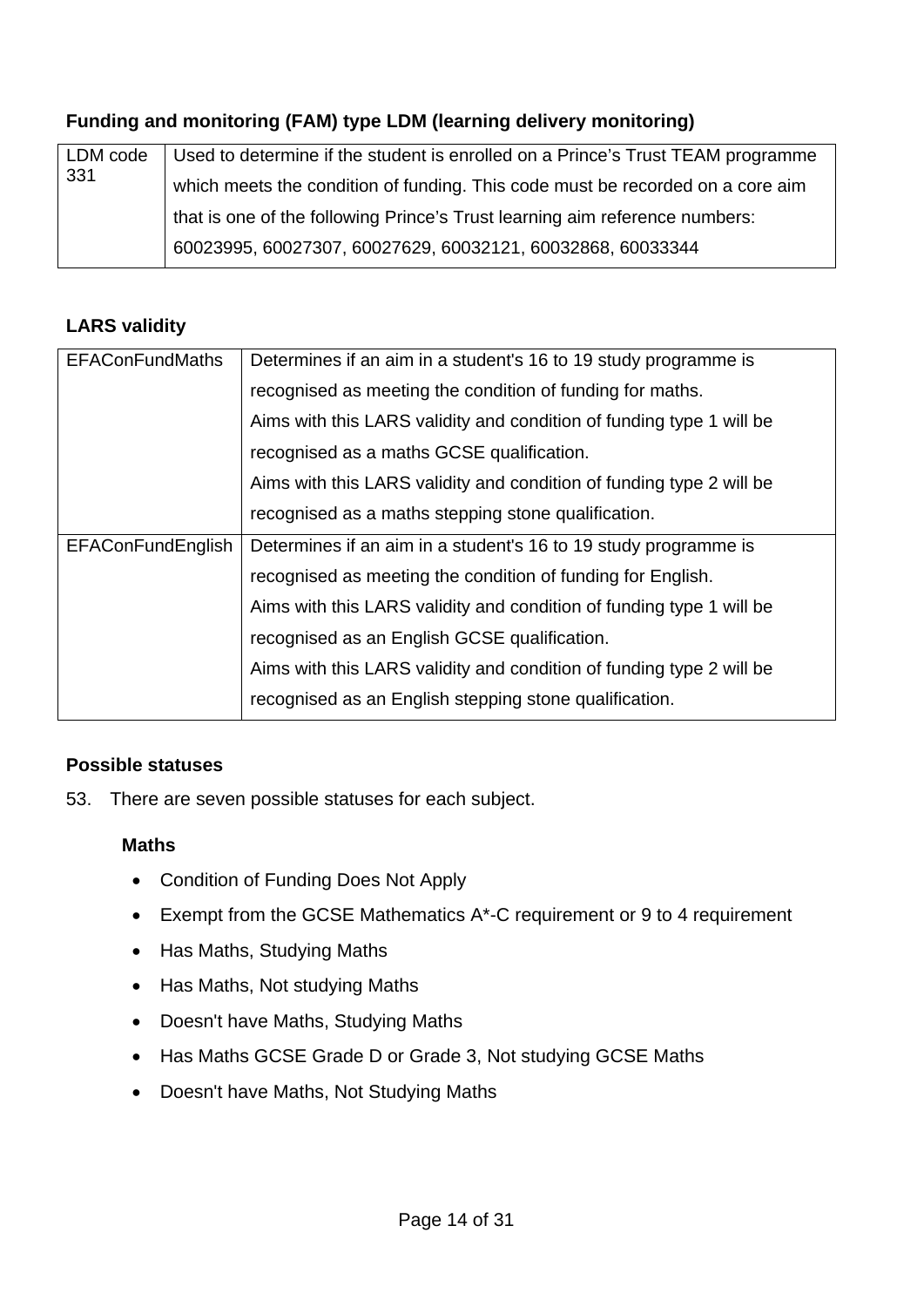#### <span id="page-14-0"></span>**English**

- Condition of Funding Does Not Apply
- Exempt from the GCSE English A\*-C requirement or 9 to 4 requirement
- Has English, Studying English
- Has English, Not studying English
- Doesn't have English, Studying English
- Has English GCSE Grade D or Grade 3, Not studying GCSE English
- Doesn't have English, Not Studying English
- 54. The note 'Condition of Funding Does Not Apply' will appear against these categories of student.
	- Students on study programmes continuing from the 2014 to 2015 funding year and who have not started a new study programme.
	- Students on a programme of less than 150 planned hours in the academic year.
	- Students under the age of 16.
	- Students in one of these funding line types:
		- 25+ High Needs Students
		- 16 to18 Traineeships (Adult funded)
		- 19+ Traineeships (Adult funded)
- 55. The category 'Has Maths GCSE Grade D or Grade 3, Not studying GCSE Maths' will appear against students who match the following criteria.
	- Have a MathGrade of D or 3.
	- Are in rate band:
		- 540+ hours (Band 5), or
		- $\bullet$  450+ hours (Band 4a).
	- Are not recorded as a
		- traineeship student with a programme type of 24, or
		- continuing their study programme from the 2015 to 2016 funding year.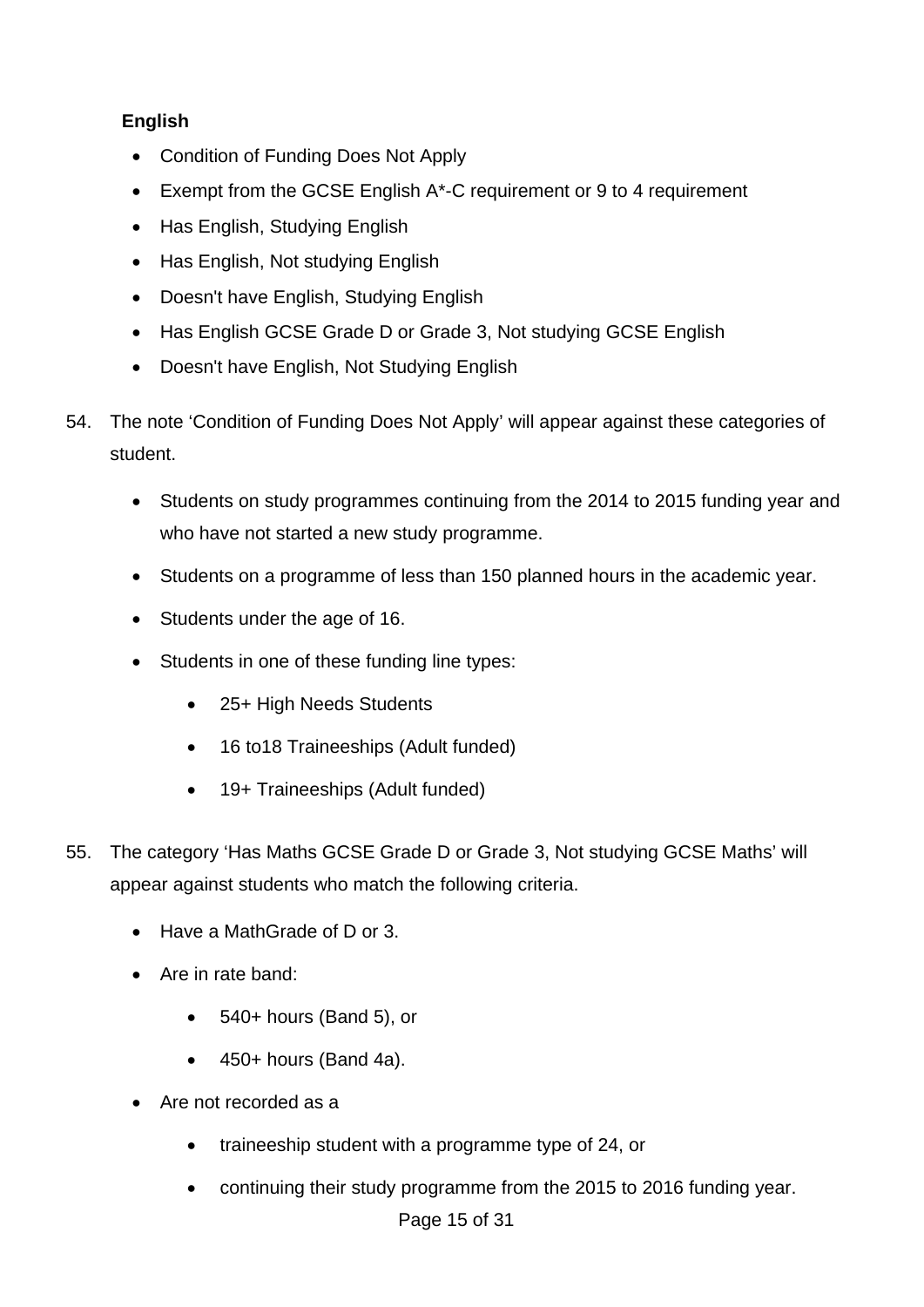- Are not studying an aim which has
	- a LARS validity of EFAConFundMaths, and
	- a condition of funding type 1.
- 56. The category Has English GCSE Grade D or Grade 3, Not studying GCSE English' will appear against students who match the following criteria.
	- Have an EngGrade of D or 3.
	- Are in rate band:
		- 540+ hours (Band 5), or
		- $\bullet$  450+ hours (Band 4a).
	- Are not recorded as a
		- traineeship student with a programme type of 24, or
		- continuing their study programme from the 2015 to 2016 funding year.
	- Are not studying an aim which has
		- a LARS validity of EFAConFundEnglish, and
		- a condition of funding type 1.
- 57. Each maths and English qualification undertaken by a student also has to meet a qualifying period to count as a qualification meeting the condition of funding (6 weeks for a qualification with a planned length of 24 weeks or more, and 2 weeks for a qualification with a planned length of less than 24 weeks). The condition of funding relates to enrolments rather than exam entries. This means that a student who has enrolled on a valid maths or English qualification but who has not met the qualifying period will be shown as '…Not Studying Maths/English'.
- 58. The report is available as a csv file.
- 59. The csv file can be used to filter for particular statuses using Excel, making it quick and easy to find students whose data may need to be corrected.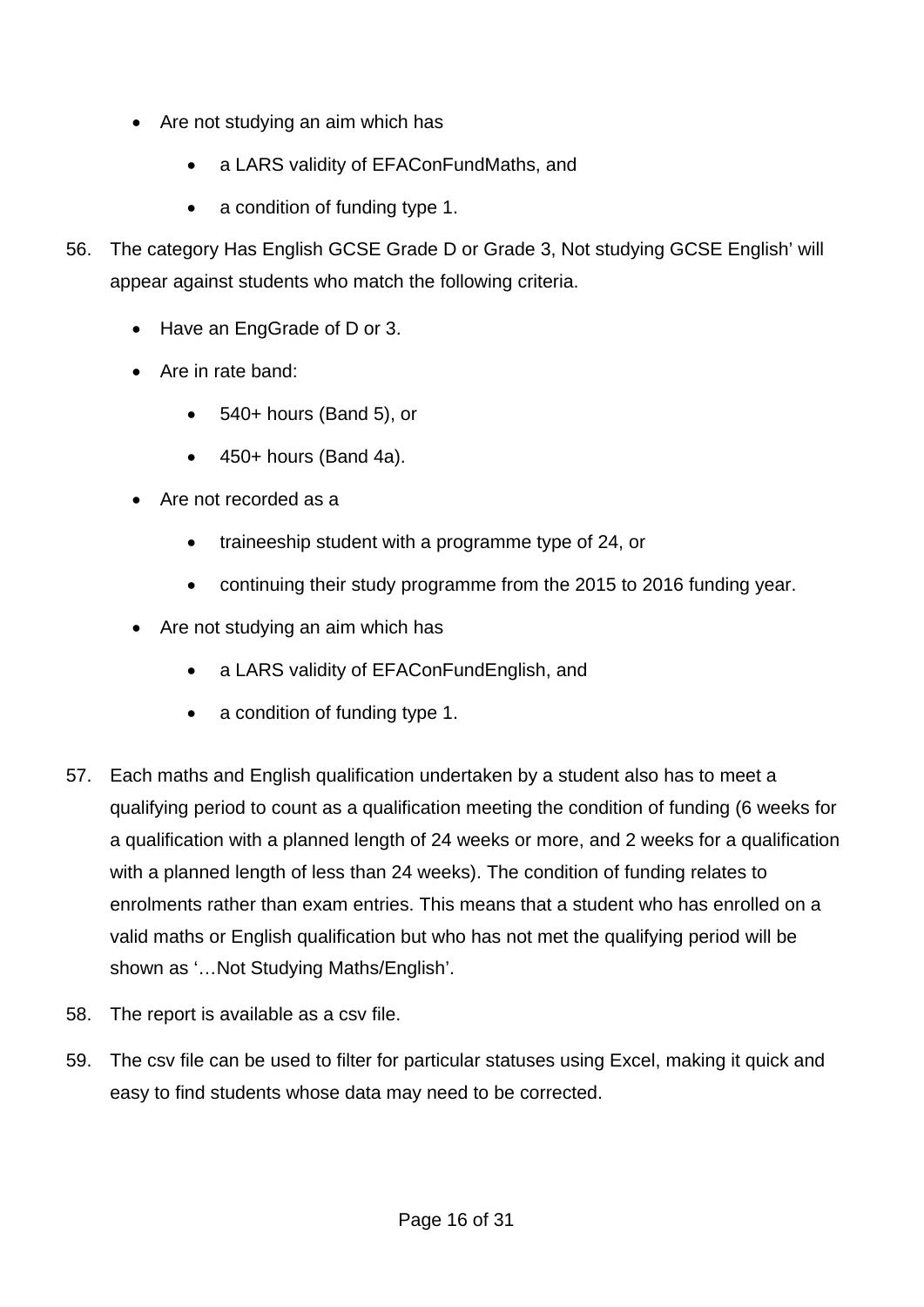# <span id="page-16-0"></span>**Adult and apprenticeship funding reports**

# <span id="page-16-1"></span>**Funding Line Types for adults and apprenticeships**

<span id="page-16-2"></span>61. The line types in the funding reports for adult programmes are described below.

#### **16 to 18 traineeships budget**

a. **16 to 18 traineeships** – 16 to 18 year olds studying a traineeship where they are funded through an adult contract. The funding line type '16 to 18 Traineeships (Adult funded)' is calculated by the 16 to 19 calculation - see paragraph [19.](#page-7-1)

#### **Adult Education Budget**

- b. **19 to 24 traineeship:** 19 to 24 year olds studying a traineeship. There are 3 separate funding line types for 19 to 24 traineeships:
	- i. **19 to 24 traineeship (procured from Nov 2017)**: traineeships where the learner was 19 or older on 31 August of the funding year when they started the traineeship, which started in November 2017 or later and are funded within the procured contracts for the AEB.
	- ii. **19 to 24 traineeship (non-procured)**: traineeships where the learner was 19 or older on 31 August of the funding year when they started the traineeship, where the provision is funded within the AEB but not within the procured contracts for the AEB. We have replaced the former funding line type of '19-24 Traineeship' with this new funding line type in the funding calculation.
	- iii. **19+ Traineeships (Adult funded)**: Learners studying a traineeship who were funded under the 16 to 19 calculation and an adult contract, where their programme is still continuing on 1 August 2017 and the learner is 19 on 31 August 2017. See also paragraph [19.](#page-7-1)
- c. **AEB - Other Learning:** 19+ year olds being funded under the AEB who are not studying a traineeship. In 2017 to 2018 we changed this to exclude students who were previously funded under the 16 to 19 funding calculation (except traineeships described above) and are 19 or older on 31 August 2017; these now remain within the 16 to 19 funding system - see paragraph [20.](#page-7-2) The funding line types for AEB - Other Learning are: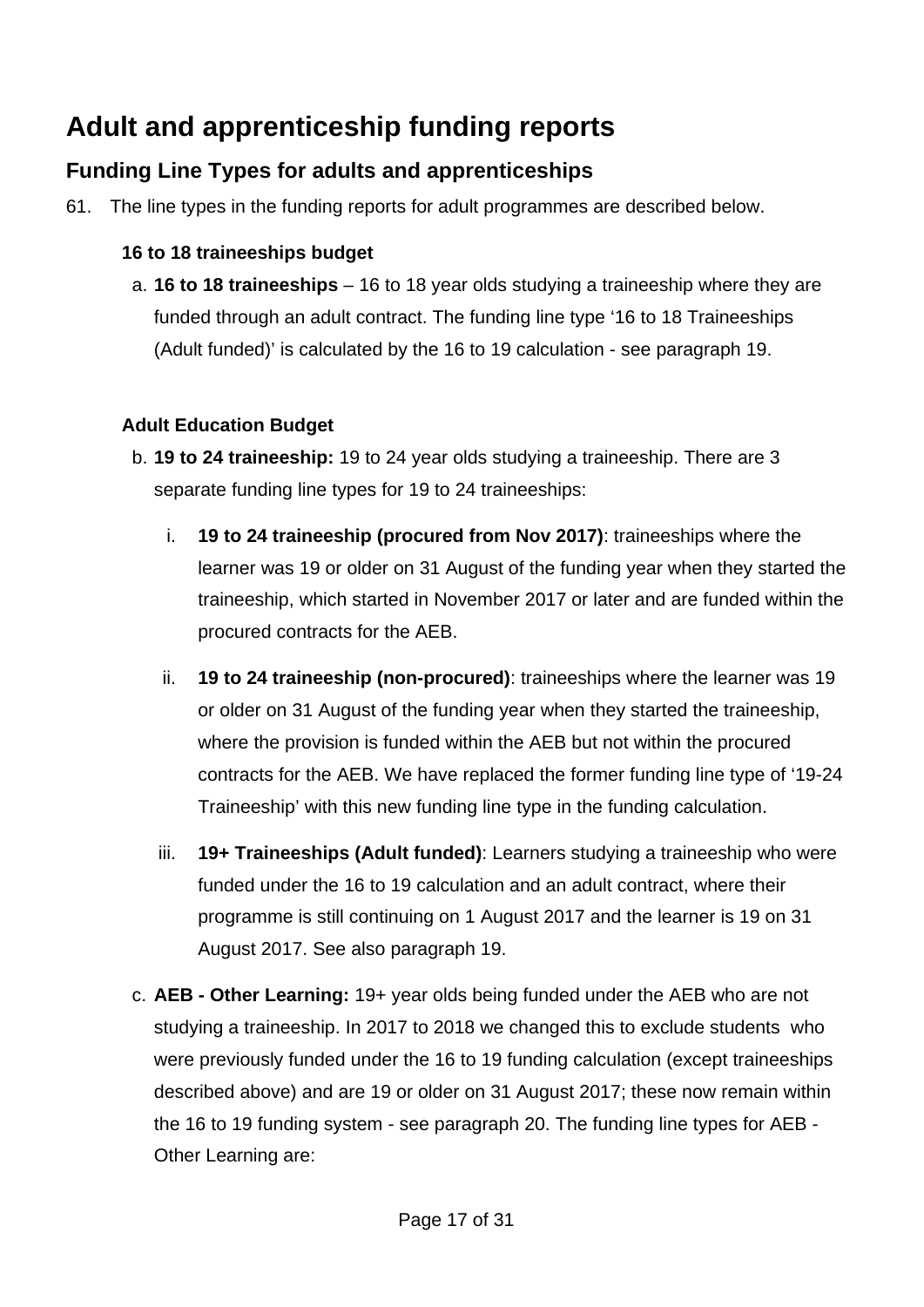- i. **AEB - Other Learning (procured from Nov 2017)**: Learning aims that are not within traineeships or apprenticeships, where the learner was 19 or older on 31 August of the funding year when they started the learning aim, where the learning aim started in November 2017 or later and is funded within the procured contracts for the AEB.
- ii. **AEB - Other Learning (non-procured)**: Learning aims that are not within traineeships or apprenticeships, where the learner was 19 or older on 31 August of the funding year when they started the learning aim, where the provision is funded within the AEB but not within the procured contracts for the AEB. We have replaced the former funding line type of 'AEB - Other Learning' with this new funding line type in the funding calculation.
- iii. **25+ Students with an EHCP**: Learners with an education, health and care plan (EHC plan) who started a study programme aged 24 or under, who were funded under the 16 to 19 calculation where their programme is still continuing on 1 August 2017 and the learner is 25 or older on 31 August 2017. This category is extremely rare. See also paragraph [19.](#page-7-1)

#### **16 to 18 apprenticeships budget for starts before 1 May 2017**

- d. There are two funding line types for apprentices who started an apprenticeship before 1 May 2017, who were aged under 19 at the start or are older apprentices who are treated as 16 to 18 year olds because they could not start when they were 16 to 18 for eligible reasons. The funding line types are:
	- i. **16 to 18 apprenticeship**: apprenticeship frameworks funded under the 'Adult skills' funding model (FM35).
	- ii. **16 to 18 trailblazer apprenticeship**: apprenticeship standards funded under the trailblazer funding pilot recorded under the 'Other Adult' funding model (FM81).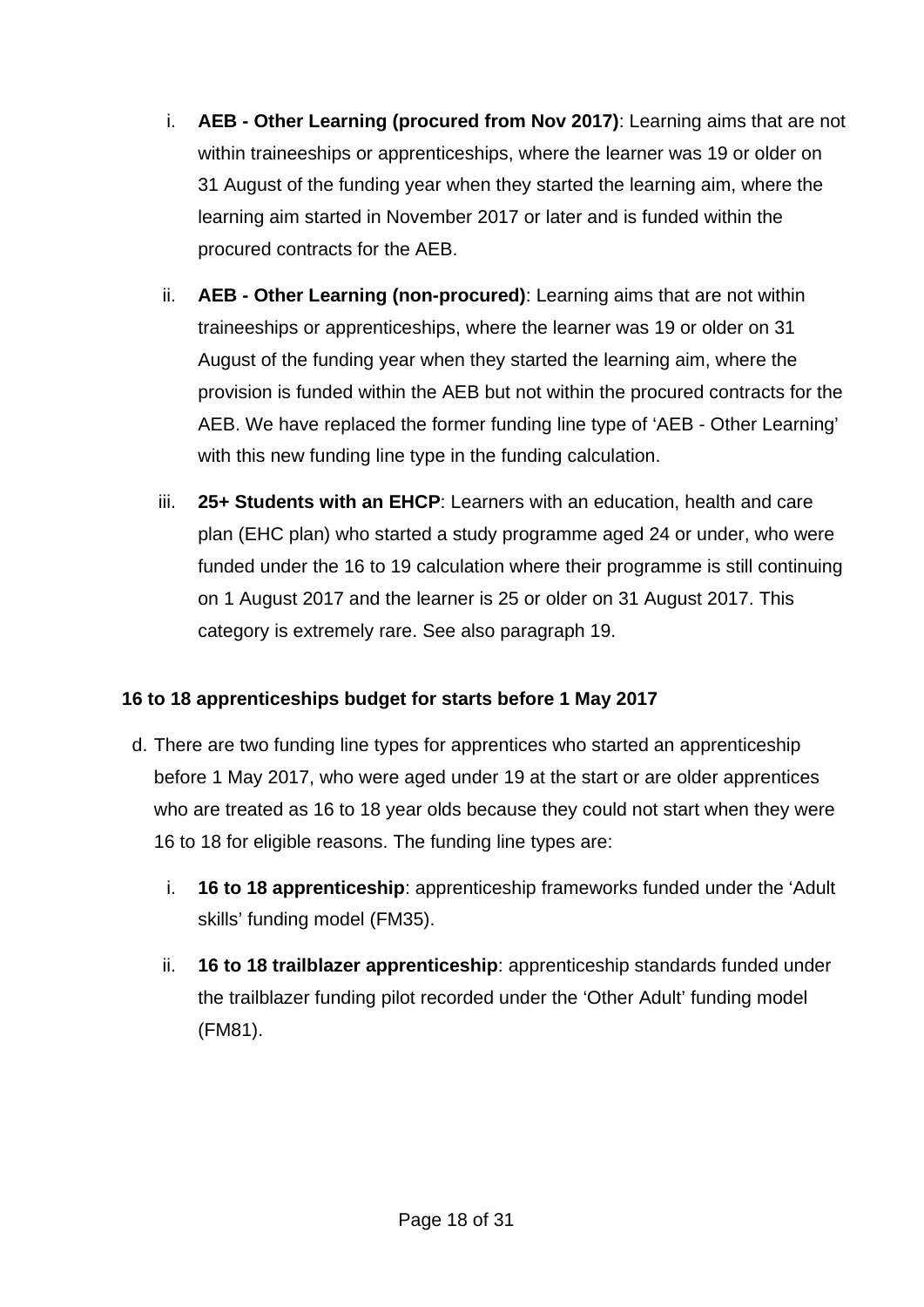#### **Adult apprenticeships budget for starts before 1 May 2017**

- e. There are two funding line types for apprentices who started an apprenticeship before 1 May 2017, who were aged 19 to 23 at the start (apart from exceptions in the 16 to 18 category) or are older apprentices who are treated as 19 to 23 year olds for eligible reasons. This category can also include a small number of apprentices who were aged 24 at the start of an apprenticeship framework that started before 1 August 2013; we treat these as 19 to 23 year olds. The two funding line types are:
	- i. **19 to 23 apprenticeship**: apprenticeship frameworks funded under the 'Adult skills' funding model (FM35).
	- ii. **19 to 23 trailblazer apprenticeship**: apprenticeship standards funded under the trailblazer funding pilot and recorded under the 'Other Adult' funding model (FM81).
- f. There are two funding line types for apprentices who started an apprenticeship before 1 May 2017, who were aged 24 or older at the start (apart from the exceptions in the 16 to 18 and 19 to 23 categories above). The funding line types are:
	- i. **24+ apprenticeship**: apprenticeship frameworks funded under the 'Adult skills' funding model (FM35).
	- ii. **24+ trailblazer apprenticeship**: apprenticeship standards funded under the trailblazer funding pilot and recorded under the 'Other Adult' funding model (FM81).

#### **Non-levy contracted apprenticeships budget for starts on or after 1 May 2017**

g. **16 to 18 apprenticeships (non-levy)**: This category includes apprentices who started an apprenticeship from 1 May 2017, who were aged under 19 at the start or are older apprentices who are treated as 16 to 18 year olds because they could not start when they were 16 to 18 for eligible reasons, and are being funded under the apprenticeships funding model (FM36) and are under a non-levy contract (recorded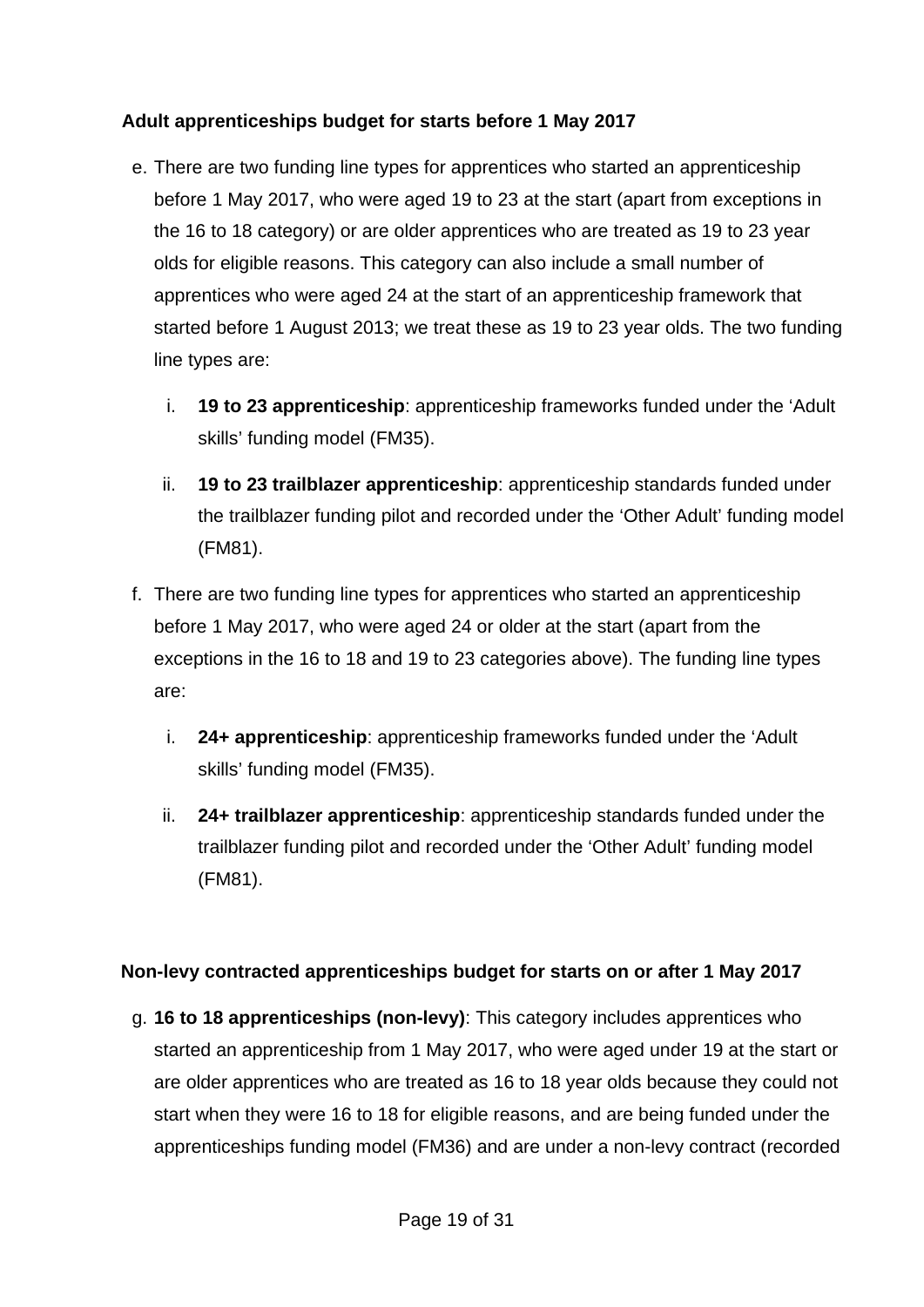as ACT2 in the Apprenticeship Contract Type field in the ILR). Funding line types for this category are:

- i. **16 to 18 apprenticeship (from May 2017) non-levy contract**: this funding line type is currently used but will be replaced when the calculation is changed to support the new procured contracts.
- ii. **16 to 18 apprenticeship (from May 2017) non-levy contract (nonprocured)**: this funding line type will replace the funding line type in the previous paragraph for apprentices not funded within procured contracts.
- iii. **16 to 18 apprenticeship non-levy contract (procured)**: this new funding line type will be added for apprentices who are funded under a procured contract.
- h. **Adult apprenticeships (non-levy)**: this category includes apprentices who started an apprenticeship from 1 May 2017, who were aged 19 or older at the start (apart from exceptions in the 16 to 18 category) and are being funded under the apprenticeships funding model (FM36) and are under a non-levy contract (recorded as ACT2 in the 'Apprenticeship Contract Type' field in the ILR). Funding line types for this category are:
	- i. **19+ apprenticeship (from May 2017) non-levy contract**: this funding line will be replaced when the calculation is changed to support the new procured contracts.
	- ii. **19+ apprenticeship (from May 2017) non-levy contract (non-procured)**: this funding line type will replace the funding line type in the previous paragraph who are not funded within procured contracts.
	- iii. **19+ apprenticeship non-levy contract (procured)**: this new funding line type will be added for apprentices who are funded under a procured contract.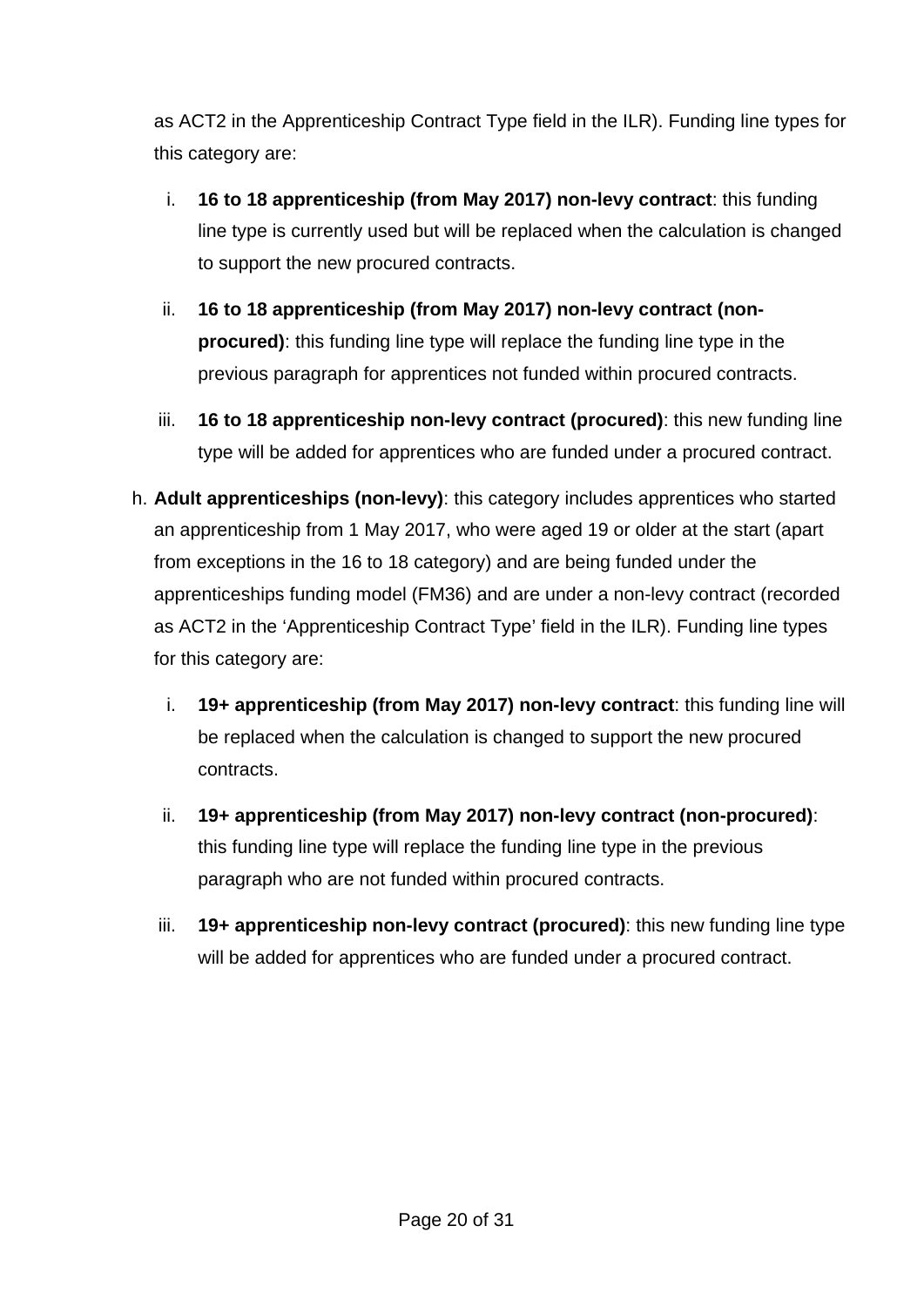#### **Levy contracted apprenticeships budget for starts on or after 1 May 2017**

- **i. 16 to 18 apprenticeships (levy)**: this category includes apprentices who started an apprenticeship from 1 May 2017, who were aged under 19 at the start or are older apprentices who are treated as 16 to 18 year olds because they could not start when they were 16 to 18 for eligible reasons, or because the ILR record does not contain enough information to accurately calculate their age at start and are being funded under the apprenticeships funding model (FM36) and are under a levy contract (recorded as ACT1 in the 'Apprenticeship Contract Type' field in the ILR). The funding line type for this category is **16 to 18 apprenticeship (from May 2017) levy contract**.
- j. **Adult apprenticeships (levy)**: this category includes apprentices who started an apprenticeship from 1 May 2017, who were aged 19 or older at the start (apart from exceptions in the 16 to 18 category) and are being funded under the apprenticeships funding model (FM36) and are under a levy contract (recorded as ACT1 in the 'Apprenticeship Contract Type' field in the ILR). The funding line type for this category is **19+ apprenticeship (from May 2017) levy contract**.

#### **Advanced Loans Bursary budget**

- k. The funding line type '**Advanced Learner Loans Bursary**' is used for learning aims funded under an advanced learner loan that are either generating area costs or where the provider is claiming learning support and/or learner support for them.
- 62. The ESF funding calculation does not use the terminology of 'Funding line types', and uses a system of 'deliverables' to represent different parts of an ESF contract.

# <span id="page-20-0"></span>**Adult Funding Claim Report**

- 63. This is a report to show what will be included in the funding claims process for adult skills; recorded under:
	- Funding model 35 (Adult skills), excluding apprenticeships and any provision funded under a procured contract.
	- Funding model 25 (16 to 19 (excluding apprenticeships)) where the Source of Funding is 105 (Education and Skills Funding Agency (ESFA) - Adult) and the learner was aged 19 or over on 31 August 2017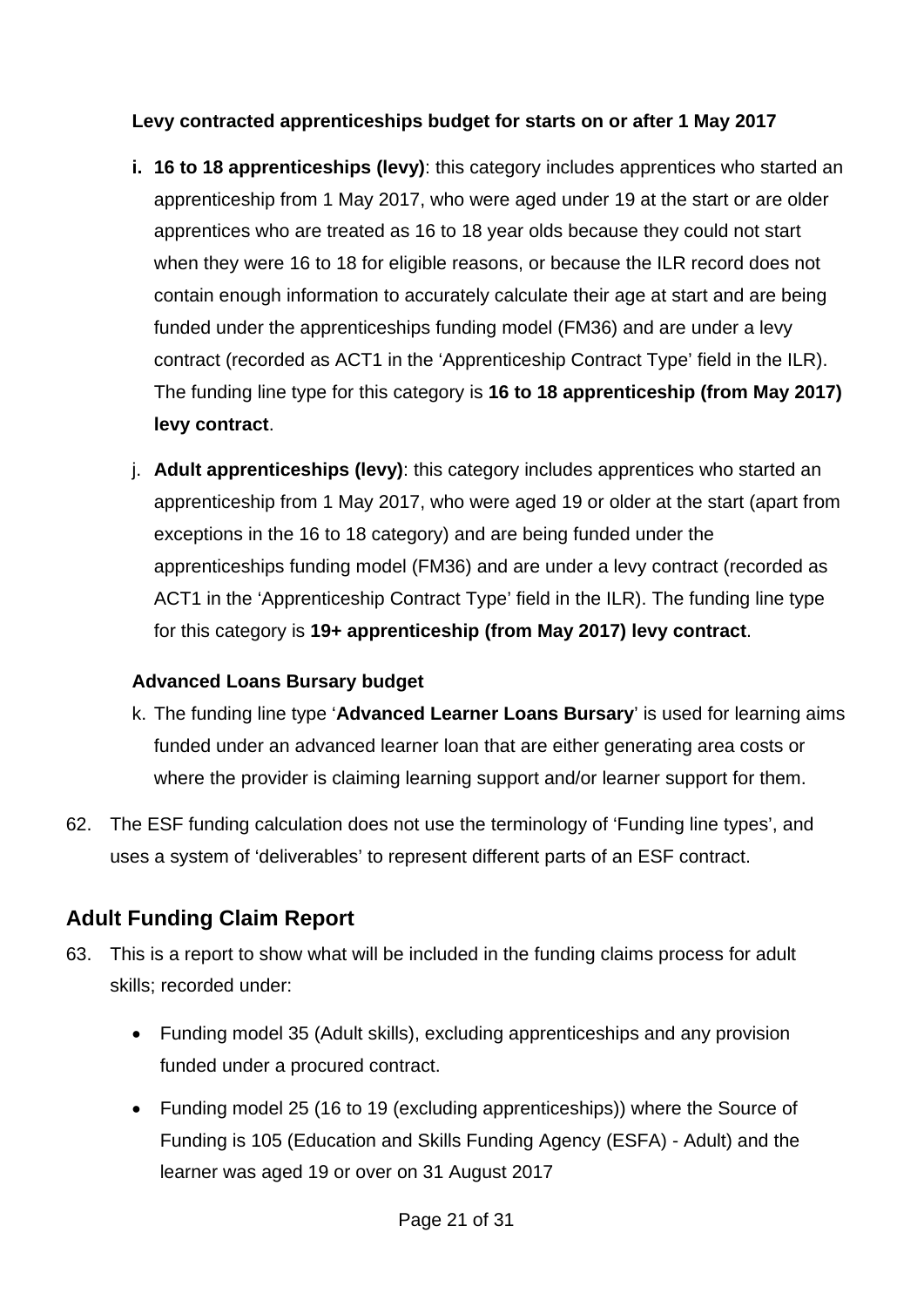- 64. It combines earnings from the ILR and the EAS and is generated after the ILR is submitted and after the EAS is submitted.
- 65. This report does not contain any funding for apprenticeships. This is a change from the 2016 to 2017 year where some adult apprenticeship provision was included in the funding claim
- 66. We have updated the funding line types for AEB to distinguish learners funded under a procured contract from November 2017 or under a non-procured contract. The procured provision is not included in this report. See paragraph [61](#page-16-2) for information on the funding line types for adults.
- 67. If no earnings are generated, this report will be blank.

### <span id="page-21-0"></span>**ALLB Occupancy Report**

- 68. This is a detailed report that contains the funding for support payments and area costs for learners funded through an Advanced Learner Loan.
- 69. This report contains the key information about the learning aim references, learner and the month any earnings were generated.
- 70. If no earnings are generated, this report will be blank.

#### <span id="page-21-1"></span>**Apprenticeship Data Match Report**

- 71. This is a report for provision under Funding model 36 (Apprenticeships from 1 May 2017). This report matches the key information between the ILR and the apprenticeship service where the apprentice is being funded under a levy-contract (recorded under Apprenticeship Contract Type (ACT) 1).
- 72. This report is generated after every ILR file submission, and again just after the end of the collection period. This allows for changes made in the apprenticeship service after the ILR submission.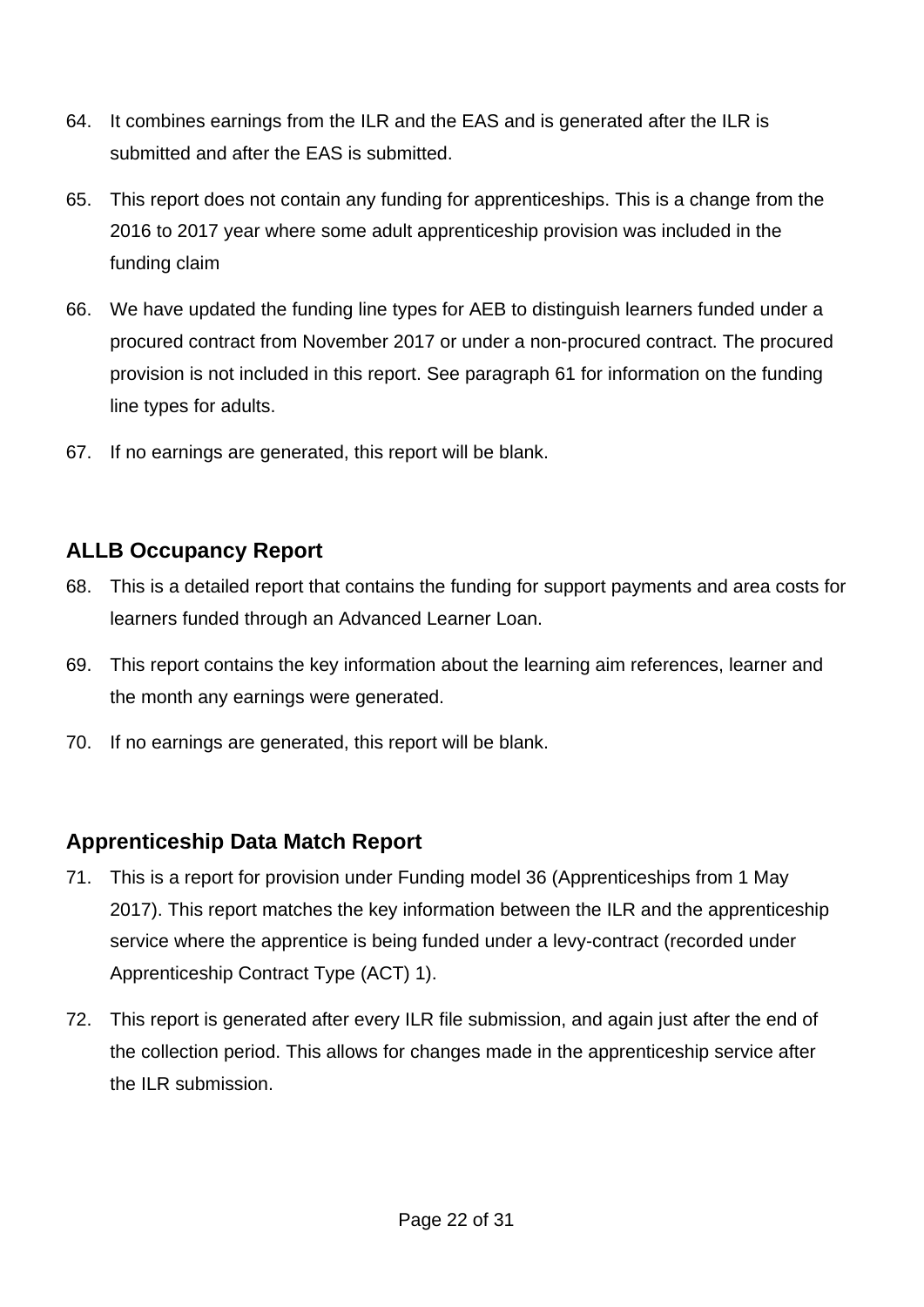- 73. If the data matches between the two systems, the reports are blank. If one of the key elements we attempt to match does not match, we will record this in this report. The apprenticeship service data is refreshed hourly during the ILR window being open. If the correction needs making on the apprenticeship service, you do not need to resubmit your ILR file if you are confident that this is the only mismatch although we recommend resubmitting the ILR file to ensure there are no further errors with the other data aspects being matched.
- 74. The example of the data matching error report in paragraph [76](#page-22-0) shows the different errors that can be reported and the description of these. Where multiple errors are found for the same apprentice, there will be a corresponding line in the report for each error. Where possible these will be grouped by the 'Learner reference number'.
- 75. The apprenticeship service value is supplied where we have been able to match the ULN. These are supplied to make it easier to compare the values and decide which value needs correcting.

| <b>Rule</b><br><b>Name</b> | <b>Description</b>                                                    | <b>ILR value</b> | Apprenticeship<br>service value            |
|----------------------------|-----------------------------------------------------------------------|------------------|--------------------------------------------|
| DLOCK_01                   | No matching UKPRN record found                                        | 9999999          | 8888888                                    |
| DLOCK_02                   | No matching ULN found                                                 | 123456789        | (blank)                                    |
| DLOCK_03                   | No matching standard code found                                       | 21               | 22                                         |
| DLOCK_04                   | No matching framework code found                                      | 440              | 441                                        |
| DLOCK_05                   | No matching programme type code found                                 | 2                | 3                                          |
| DLOCK_06                   | No matching pathway code found                                        | 9                | $\overline{7}$                             |
| DLOCK 07                   | No matching negotiated cost of training and<br>assessment found       | 7250             | 7300                                       |
| DLOCK_08                   | Multiple matching records found on the<br>apprenticeship service      | 123456789        | Multiple values<br>will not be<br>reported |
| DLOCK_09                   | The learning delivery start month is before<br>the agreed start month | 10/06/2017       | (blank)                                    |
| DLOCK_10                   | The employer has paused the<br>apprenticeship                         |                  |                                            |
| DLOCK_11                   | The employer is not currently a levy payer                            |                  |                                            |

<span id="page-22-0"></span>76. A sample of a data matching error report is below: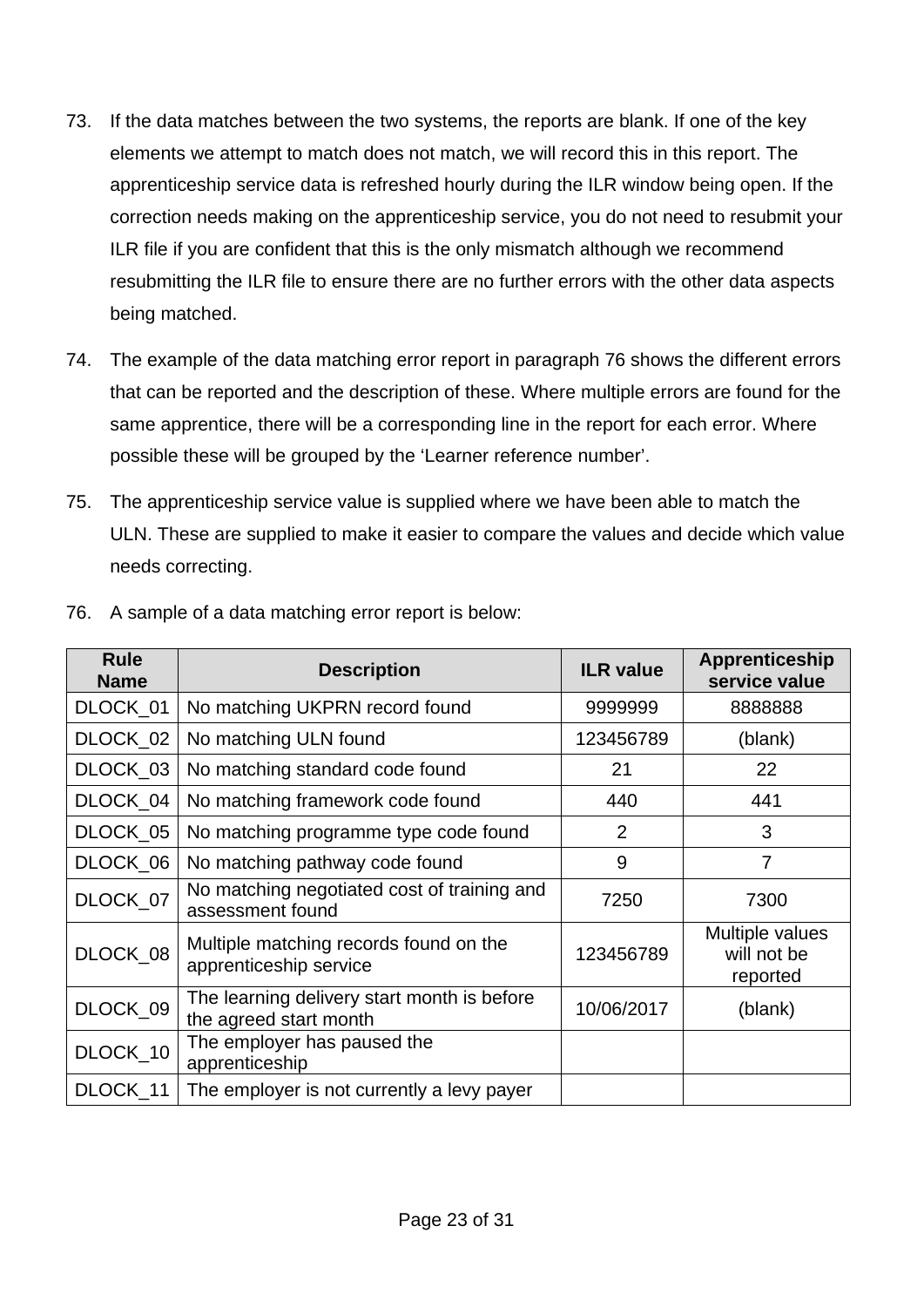# <span id="page-23-0"></span>**Apps Co-Funding Contributions Report**

- 77. This is a report for earnings generated under Funding model 36 (Apprenticeships from 1 May 2017). This report will only be generated when the ILR submission window has closed.
- 78. This report shows the co-investment required from employers for each month, for each apprentice. The employer is identified using the Employer identifier recorded in the ILR. We only supply the employer name for levy contracted apprenticeships and this is the name recorded on the apprenticeship service.
- 79. For small employers, co-investment is not required for some apprentices depending on their age, and they will not be included on this report. See the [Apprenticeship Technical](https://www.gov.uk/government/publications/apprenticeship-technical-funding-guide)  [Funding Guide for starts from May 2017](https://www.gov.uk/government/publications/apprenticeship-technical-funding-guide) for more information.
- 80. If no co-investment is required, this report will be blank.

# <span id="page-23-1"></span>**Apps Indicative Earnings Report**

- 81. This is a report for earnings generated under Funding model 36 (Apprenticeships from 1 May 2017).
- 82. This report is a detailed report for apprenticeships and contains the key information about each apprentice, their learning activity and their expected earnings generated each month.
- 83. This report shows a row for each learning aim, except in cases where a new price is negotiated during an apprenticeship, when multiple rows can be shown for one learning aim with different prices.
- 84. This report is generated during the ILR submission window, before the payment process at the end of the collection period occurs. As a result, this report does not show how the total earnings for programme funding break down into contributions expected from the employer and payments from co-investment or the levy account, because this breakdown is not known at the point the report is processed.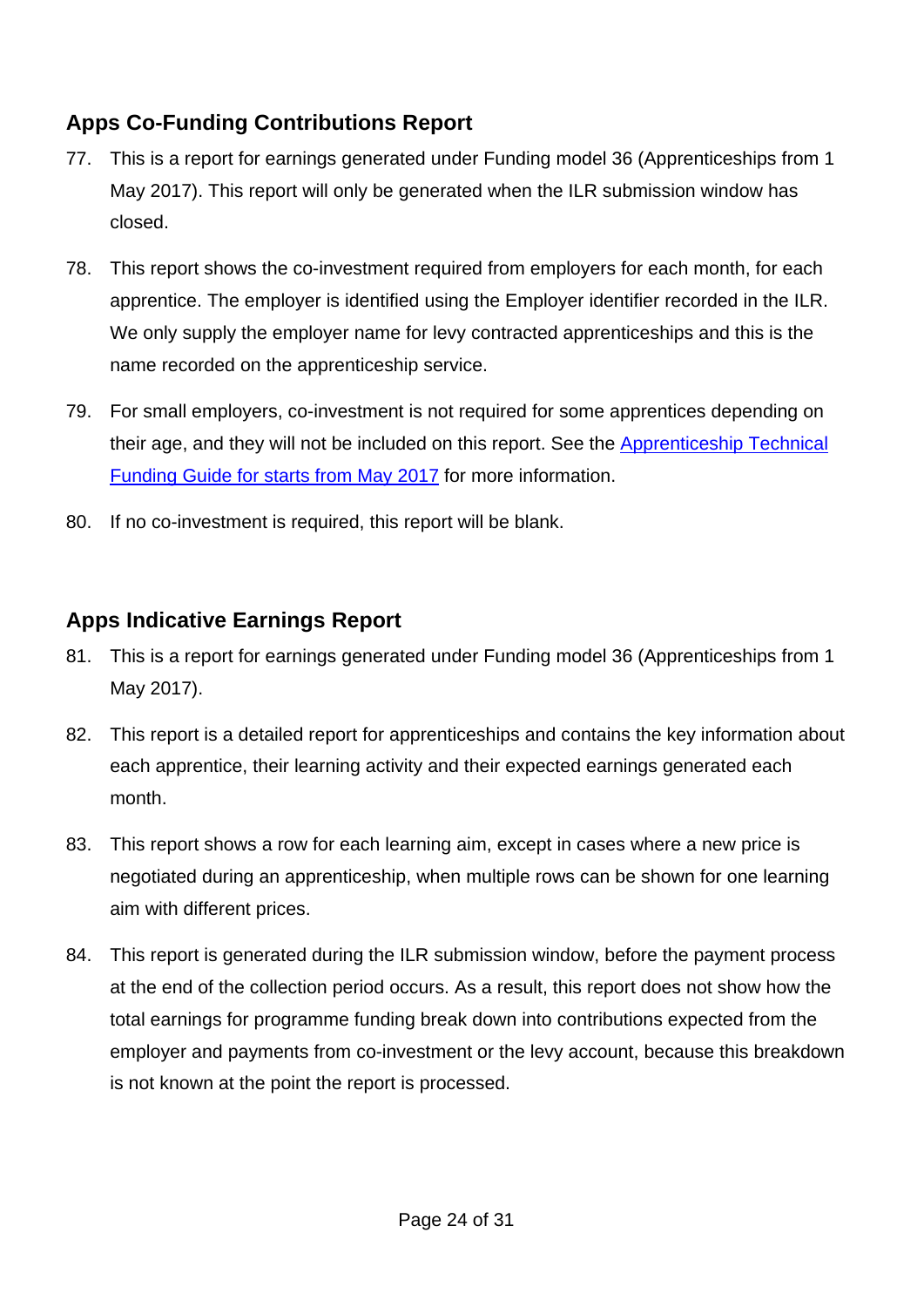- 85. We will update the funding line types for Funding model 36 apprentices to include apprentices starting under a procured contract for employers who do not pay the apprenticeship levy. The existing **non-levy** funding line types will be relabelled to indicate they apply to non-procured apprenticeship starts, with new funding line types created for procured apprenticeship starts. The funding line types for **levy-contracted** provision remains unchanged. See paragraph [61](#page-16-2) for information on the funding line types for apprenticeships.
- 86. If no earnings are generated, this report will be blank.

# <span id="page-24-0"></span>**Apps Monthly Payment Report**

- 87. This is a report for earnings and payments generated under Funding model 36 (Apprenticeships from May 2017). This report will only be generated when the ILR submission window has closed so that we can match ILR data with the apprenticeship service at the end of each ILR collection.
- 88. The report explains how earnings will be paid, either through co-investment, from a digital account, or a combination of the two.
- 89. This report contains the key information about each apprentice, their learning activity, and the funding earned each month (both programme funding and additional payments) and the payments generated.
- 90. This report shows a row for each learning aim, except in cases where a new price is negotiated during an apprenticeship, when multiple rows can be shown for one learning aim with different prices.
- 91. There are payments columns corresponding to the end of each ILR collection period, as these payments depend on the information in the apprenticeship service at that point. For example, an apprentice who started in June but was not included in the ILR returns until the 'R14' return would appear in this report with earnings for June and July but payments shown in the R14 columns. These payments would depend on the balance available in their employer's account as at the end of the R14 collection.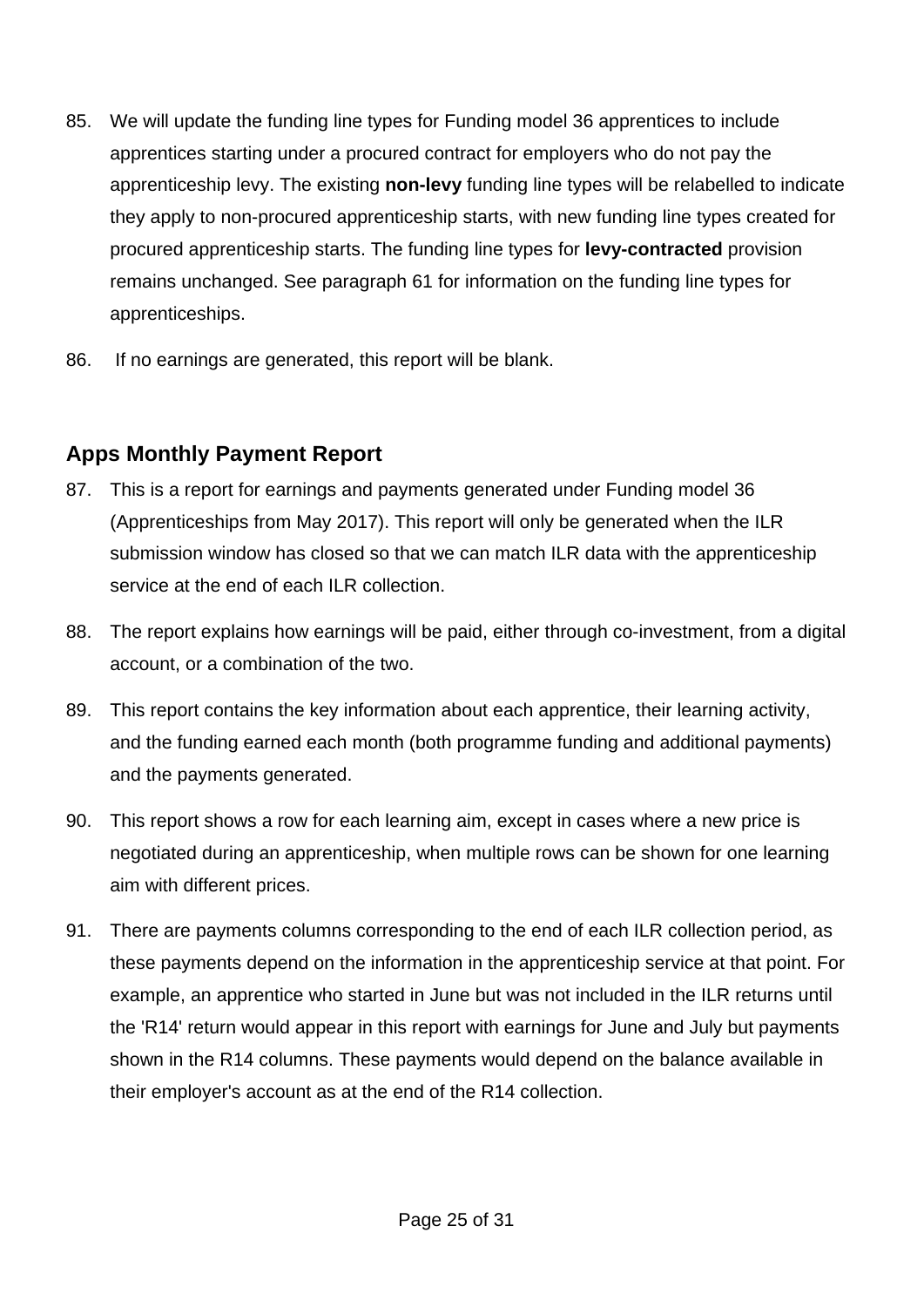- 92. We will update the funding line types for Funding model 36 apprentices to include apprentices starting under a procured contract for employers who do not pay the apprenticeship levy. The existing **non-levy** funding line types will be relabelled to indicate they apply to non-procured apprenticeship starts, with new funding line types created for procured apprenticeship starts. The funding line types for **levy-contracted** provision remains unchanged. See paragraph [61](#page-16-2) for information on the funding line types for apprenticeships.
- 93. If no earnings are generated, this report will be blank.

## <span id="page-25-0"></span>**CL Summary of Learners by Non-Single Budget Category Report**

- 94. This is an aggregated report detailing the number of learners and enrolments for the former 'Community Learning' programme.
- 95. If no learners or enrolments have been recorded, this report will be blank.

#### <span id="page-25-1"></span>**ESF Aim and Deliverable Report**

- 96. This is the most detailed report for the European Social Fund programme; recorded under Funding model 70 (ESF).
- 97. This report is generated after the ILR is submitted and after the supplementary data submission. Note that the supplementary data is not included in the report.
- 98. This contains the key information about the learning aim, the learner, the deliverables and unit costs (if applicable). Where a learning aim has multiple deliverables generated or a deliverable with earnings in two months, a row is shown for each deliverable for each month.
- 99. If no earnings are generated, this report will be blank.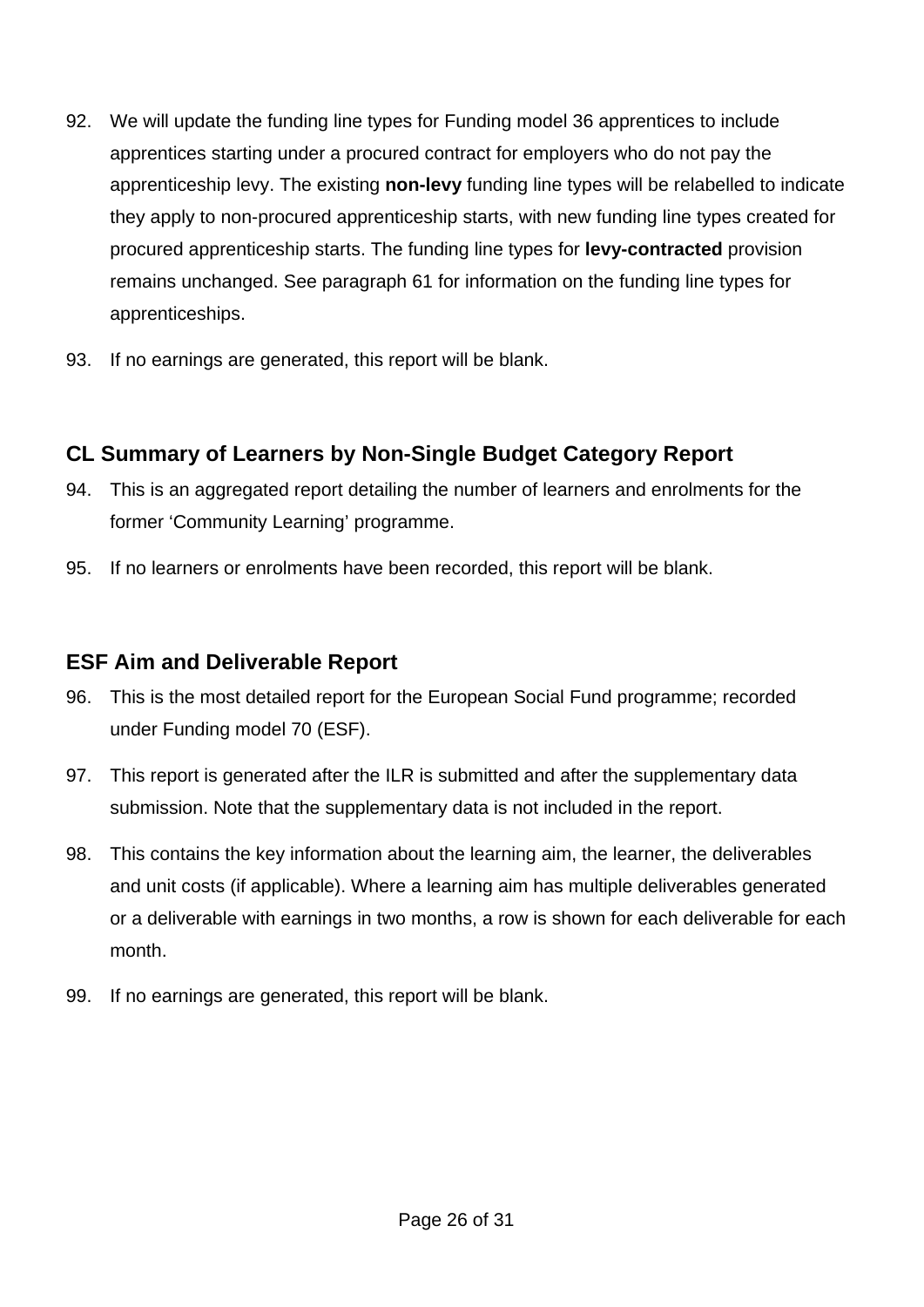# <span id="page-26-0"></span>**ESF Funding Summary Report**

- 100. This is the summary report for the European Social Fund programme; recorded under Funding model 70 (ESF).
- 101. This report is generated after the ILR is submitted and after the supplementary data submission.
- 102. This report is shown as a spreadsheet with a tab for each relevant contract number. Each tab aggregates the funding for each month by deliverable lines. It also combines earnings from the ILR and the supplementary data. The report shows all months of the ESF programme, because the supplementary data can be returned with information going back to the start of a provider's contract.
- 103. If no earnings are generated, this report will be blank.

#### <span id="page-26-1"></span>**Funding Summary Report**

104. This is the summary report for earnings recorded under:

- Funding model 35 (Adult skills)
- Funding model 36 (Apprenticeships from 1 May 2017)
- Funding model 81 (Other Adult for trailblazer standards only)
- Funding model 25 (16 to 19 (except apprenticeships) where the Source of Funding is 105 (Education and Skills Funding Agency (ESFA) - Adult)
- Funding model 99 (Non-funded) where the learner attracts loans bursary funding
- 105. The main changes to this report from 2016 to 2017 are:
	- the removal of 'Offender Learning and Skills Service' funding lines
	- the removal of 'Other Learning (EFA Model) Programme Funding' line as these are no longer funded through the AEB
	- 16 to 18 traineeships are recorded separately under the 16 to 18 traineeships budget; previously they were included in the 16 to 18 apprenticeships budget.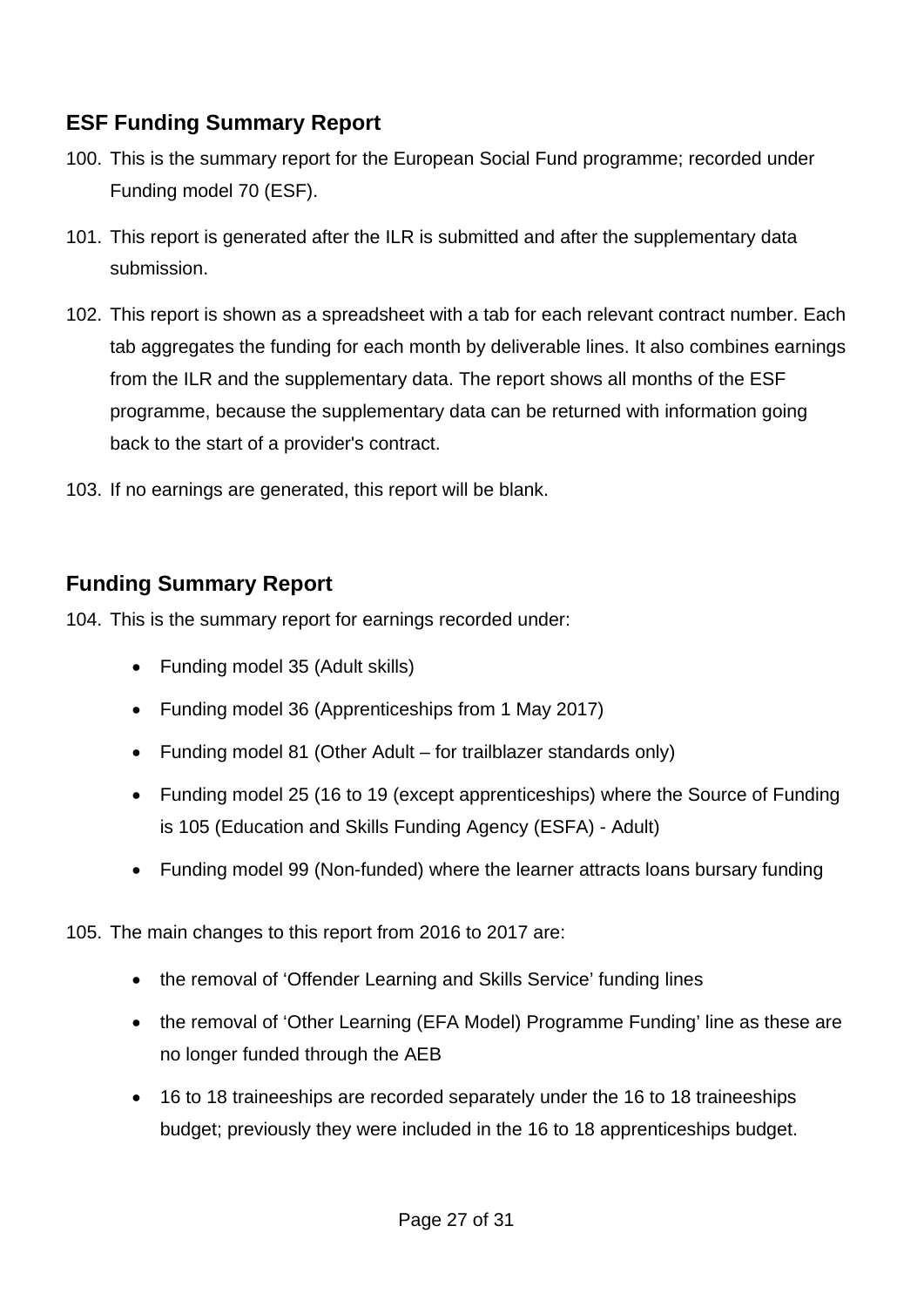- 106. This report is generated after the ILR is submitted and after the Earnings Adjustment Statement (EAS) is submitted.
- 107. The key programmes this report covers are:
	- the Adult Education Budget (for provision which is formula-funded)
	- apprenticeships that started before 1 May 2017
	- apprenticeships that started from 1 May 2017
	- traineeships funded through the Adult Education Budget or the 16 to 18 Traineeships budget
	- Advanced Learning Loans bursary
- 108. This report aggregates the funding for each month by funding age band, by programme and key funding line type. It also combines earnings from the ILR and the EAS.
- 109. For Funding model 36 apprentices, this report gives a summary of total earnings per apprentice, which may include a contribution from the employer. As the report is produced during the ILR submission window, it does not show the payments from levy or co-investment, as this information will not be known.
- 110. We will update the funding line types for Funding model 36 apprentices to include apprentices starting under a procured contract for employers who do not pay the apprenticeship levy. The existing **non-levy** funding line types will be relabelled to indicate they apply to non-procured apprenticeship starts, with new funding line types created for procured apprenticeship starts. The funding line types for **levy-contracted** provision remains unchanged. See paragraph [61](#page-16-2) for information on the funding line types for apprenticeships.
- 111. We have also updated the funding line types for AEB to include learners under a procured contract from November 2017. We have relabelled the existing funding line types as non-procured provision, and we have added new fields for procured provision from 1 November 2017. See paragraph [61](#page-16-2) for information on the funding line types for adults.
- 112. If no earnings are generated, this report will be blank.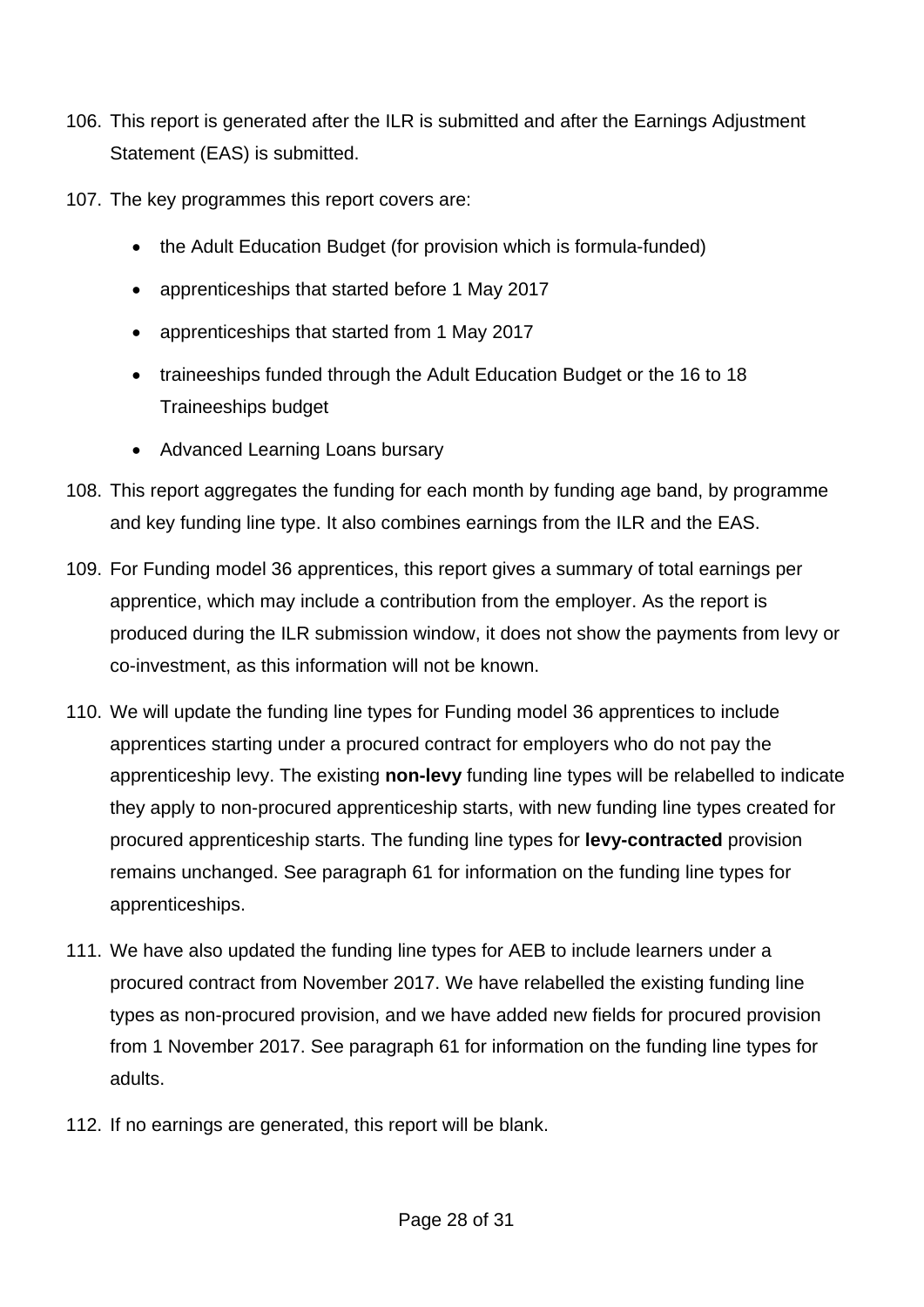# <span id="page-28-0"></span>**Main Occupancy Report**

- 113. This is the detailed report for adult skills; recorded under Funding model 35 (Adult skills) and some learners with learning aims recorded under Funding model 25 and Source of Funding 105 (Education and Skills Funding Agency (ESFA) - Adult).
- 114. It contains the key information about the learning aims, the learner and the funding generated each month.
- 115. For provision funded under Funding model 25, a row is shown representing all funding for that learner within that funding model. For Funding model 35 provision, a row is shown for each learning aim.
- 116. We have updated the funding line types for AEB to include learners under a procured contract from November 2017. We have relabelled the existing funding line types as nonprocured provision, and we have added new fields for procured provision from 1 November 2017. See paragraph [61](#page-16-2) for information on the funding line types for adults and apprenticeships.
- 117. If no earnings are generated, this report will be blank.

## <span id="page-28-1"></span>**Summary of Funding Model 35 Funding by Learner Report**

- 118. This report shows the earnings generated under Funding model 35 (Adult skills) by learner and their name.
- 119. We have updated the funding line types for AEB to include learners under a procured contract from November 2017. We have relabelled the existing funding line types as nonprocured provision, and we have added new fields for procured provision from 1 November 2017. See paragraph [61](#page-16-2) for information on the funding line types for adults and apprenticeships.
- 120. If no earnings are generated, this report will be blank.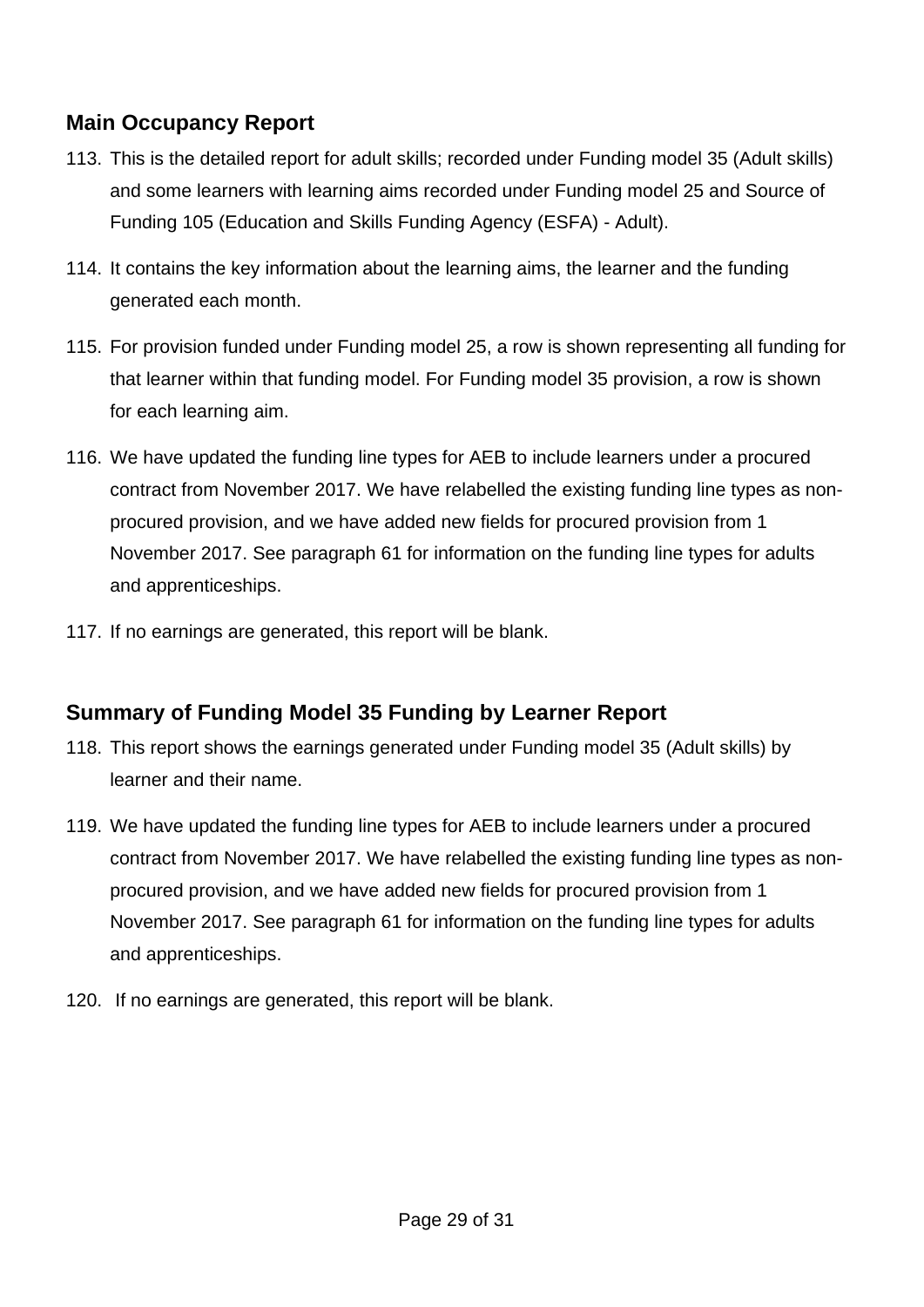# <span id="page-29-0"></span>**Summary of Funding Model 35 Funding Report**

- 121. This report shows the earnings generated under Funding model 35 (Adult skills) by the programme type.
- 122. We have updated the funding line types for AEB to include learners under a procured contract from November 2017. We have relabelled the existing funding line types as nonprocured provision, and we have added new fields for procured provision from 1 November 2017. See paragraph [61](#page-16-2) for information on the funding line types for adults and apprenticeships.
- 123. If no earnings are generated, this report will be blank.

## <span id="page-29-1"></span>**Trailblazer Apprenticeships Employer Incentives Report**

- 124. This report shows the employer incentives that have been generated for each employer for apprenticeship standards funded under the trailblazer pilot; recorded under Funding model 81 (Other Adult).
- 125. If no earnings are generated, this report will be blank.

## <span id="page-29-2"></span>**Trailblazer Apprenticeships Occupancy Report**

- 126. This report shows the detailed information at learning aim level for apprenticeship standards funded under the trailblazer pilot; recorded under Funding model 81 (Other Adult).
- 127. If no earnings are generated, this report will be blank.